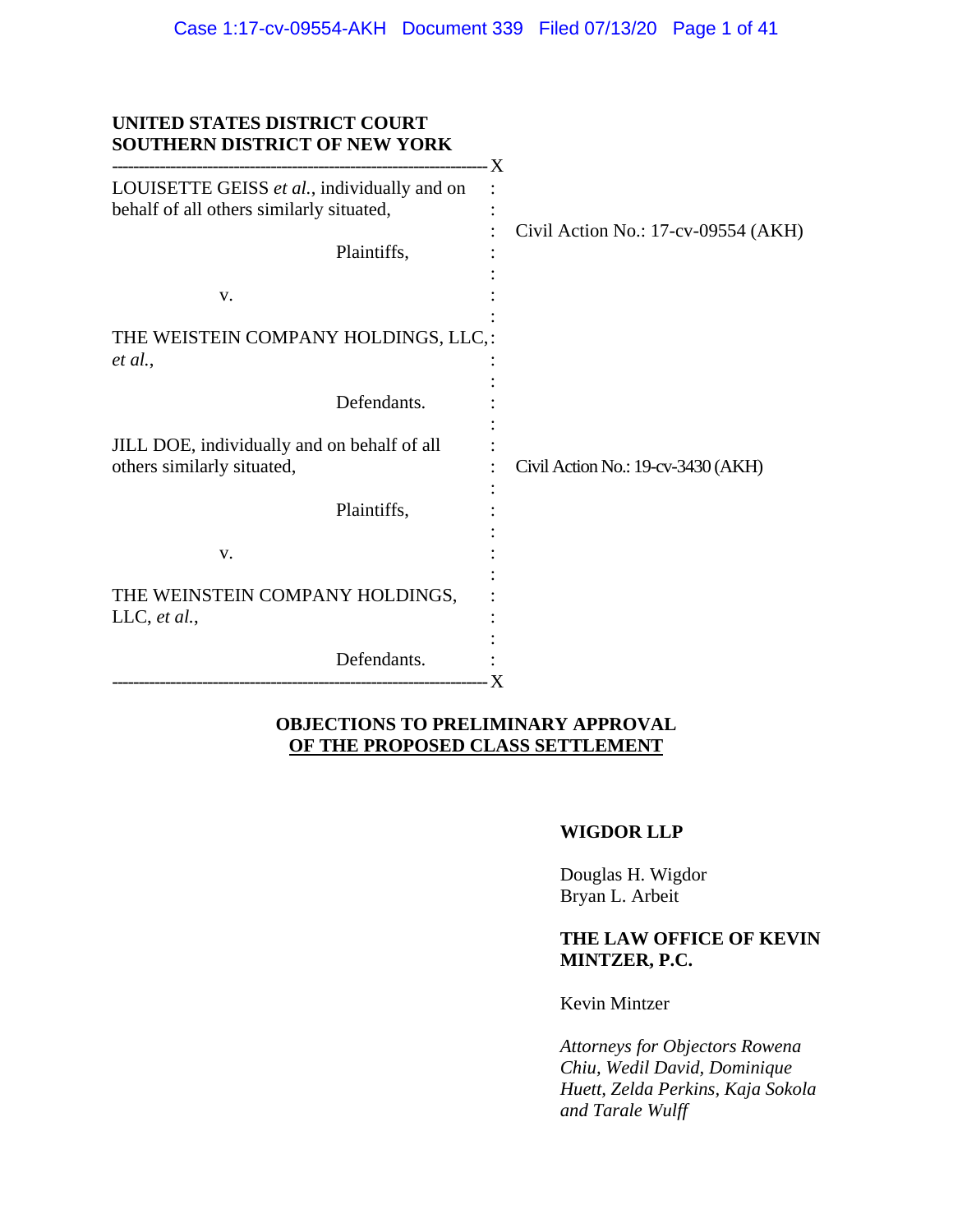# **TABLE OF CONTENTS**

| I. |           |    | THE PROPOSED CLASS SETTLEMENT DOES NOT MEET THE STANDARD                                                                                 |  |
|----|-----------|----|------------------------------------------------------------------------------------------------------------------------------------------|--|
| Π. |           |    | THE PROPOSED CLASS SETTLEMENT IS NOT FAIR, REASONABLE OR                                                                                 |  |
|    | A.        |    |                                                                                                                                          |  |
|    | <b>B.</b> |    | The Inequitable Treatment of the Non-Settling Plaintiffs, the Settling<br>Individual Plaintiffs and the Class Members Makes the Proposed |  |
|    |           | 1. |                                                                                                                                          |  |
|    |           | 2. | There is Insufficient Information to Assess Whether the Individual<br>Plaintiffs are being Treated Equitably Compared to Class Members   |  |
|    |           | 3. | Inequitable Treatment Between the Pre-2005 and Post-2005                                                                                 |  |
|    |           | 4. | The Special Master Process Proposed in the Settlement is Flawed                                                                          |  |
|    |           | Ć. | The Settlement Does Not Provide Adequate Guidance for the                                                                                |  |
|    |           | 6. | The Settlement Precludes Recovery for any Claims that Were<br>Subject to a Release, Regardless of the Circumstances19                    |  |
|    | C.        |    |                                                                                                                                          |  |
|    | D.        |    | The Unfair, Inequitable and Inadequate Settlement is the Product of<br>Inadequate Representation by Class Counsel and the NYOAG 20       |  |
|    |           | 1. |                                                                                                                                          |  |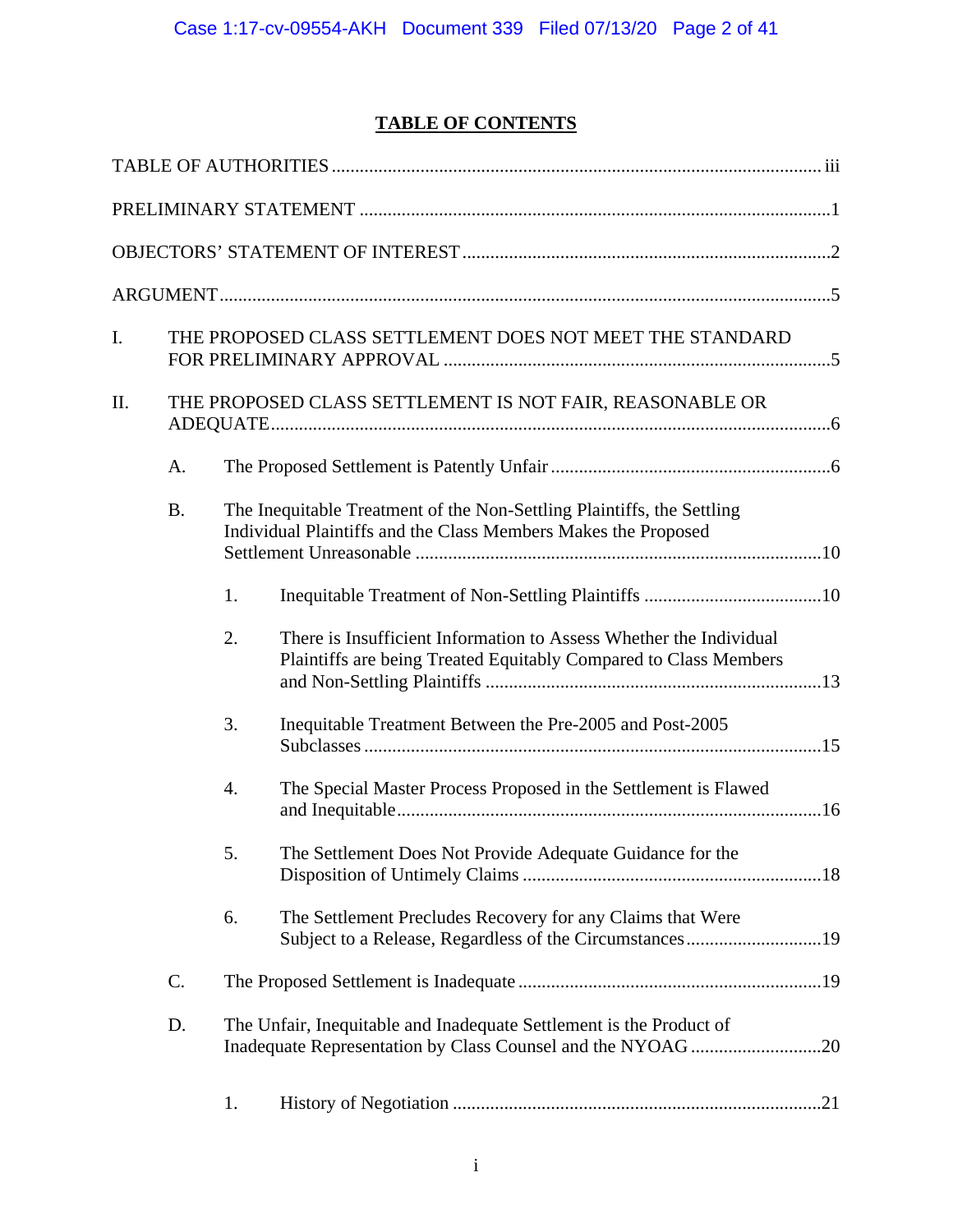# Case 1:17-cv-09554-AKH Document 339 Filed 07/13/20 Page 3 of 41

|     |                 | 2. | Class Counsel and NYOAG Did Not Adequately Represent the<br>Interests of Class Members and Other Weinstein Sexual |  |
|-----|-----------------|----|-------------------------------------------------------------------------------------------------------------------|--|
| Ш.  |                 |    |                                                                                                                   |  |
|     | A.              |    | Rule 23(a) Factors of Typicality and Adequacy of Representation Are Not                                           |  |
|     | <b>B.</b>       |    |                                                                                                                   |  |
|     |                 | 1. |                                                                                                                   |  |
|     |                 | 2. |                                                                                                                   |  |
|     |                 | 3. |                                                                                                                   |  |
|     | $\mathcal{C}$ . |    | The Pre-2005 Class Cannot be Certified Under Rule 23(b)(3)31                                                      |  |
| IV. |                 |    | THE COURT SHOULD CONSIDER THESE OBJECTIONS IN                                                                     |  |
|     |                 |    |                                                                                                                   |  |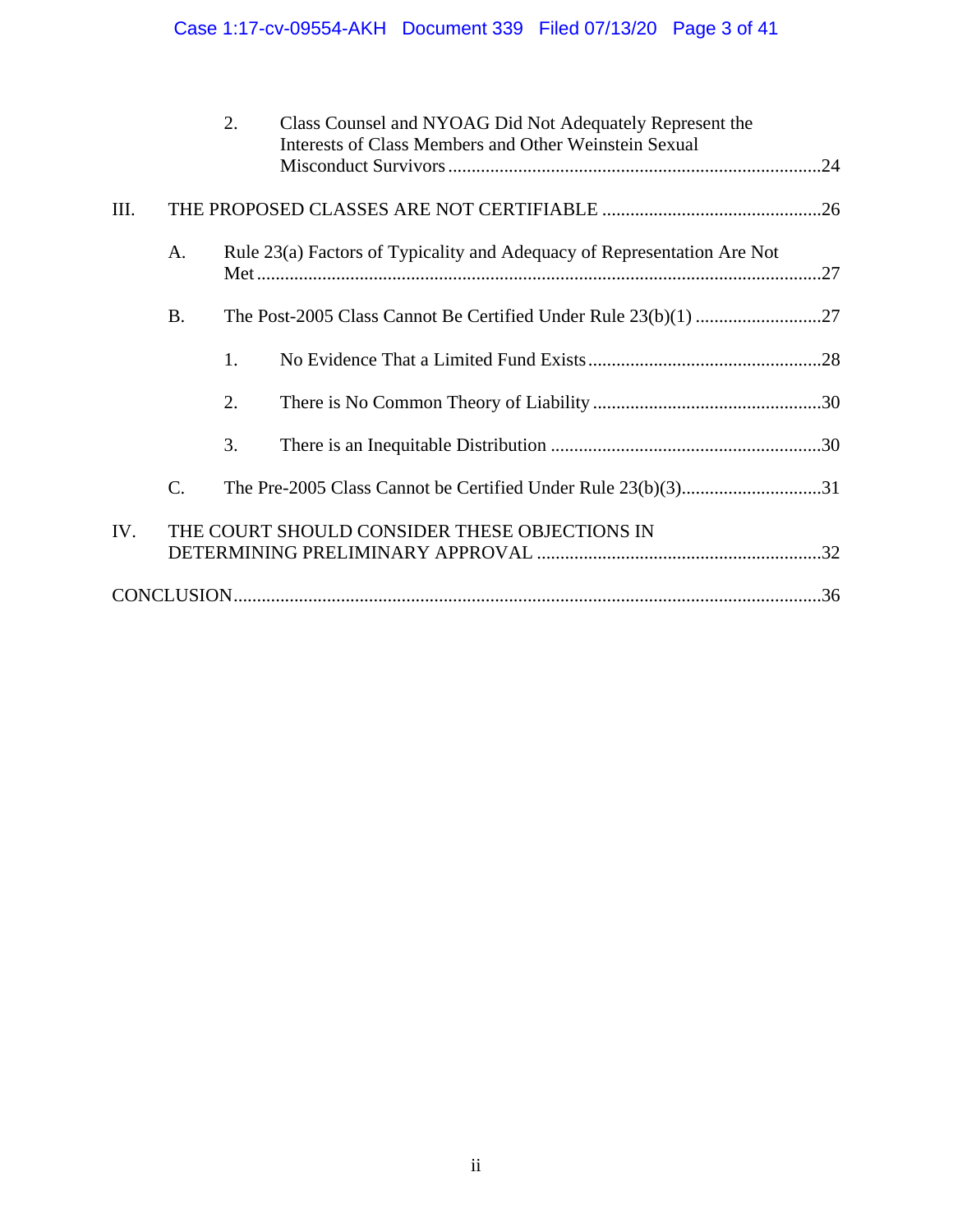# **TABLE OF AUTHORITIES**

## **Cases**

| Amchem Products, Inc. v. Windsor,                                   |  |
|---------------------------------------------------------------------|--|
|                                                                     |  |
|                                                                     |  |
| Canosa v. Ziff,                                                     |  |
|                                                                     |  |
|                                                                     |  |
| Chi v. Univ. of S. California,                                      |  |
|                                                                     |  |
|                                                                     |  |
| Cotter v. Lyft, Inc.,                                               |  |
|                                                                     |  |
| David v. Weinstein Co. LLC,                                         |  |
|                                                                     |  |
|                                                                     |  |
| Doe v. Karadzic,                                                    |  |
|                                                                     |  |
|                                                                     |  |
| In re Am. Intern. Group, Inc. Sec. Litig.,                          |  |
|                                                                     |  |
|                                                                     |  |
| In re Granada Partnerships Secs. Litig.,                            |  |
|                                                                     |  |
|                                                                     |  |
| In re GSE Bonds Antitrust Litig.,                                   |  |
|                                                                     |  |
|                                                                     |  |
| In re Payment Card Interchange Fee & Merch. Disc. Antitrust Litig., |  |
|                                                                     |  |
| In re Roundup Prod. Liab. Litig.,                                   |  |
|                                                                     |  |
|                                                                     |  |
| Ortiz v. Fibreboard Corp.,                                          |  |
|                                                                     |  |
|                                                                     |  |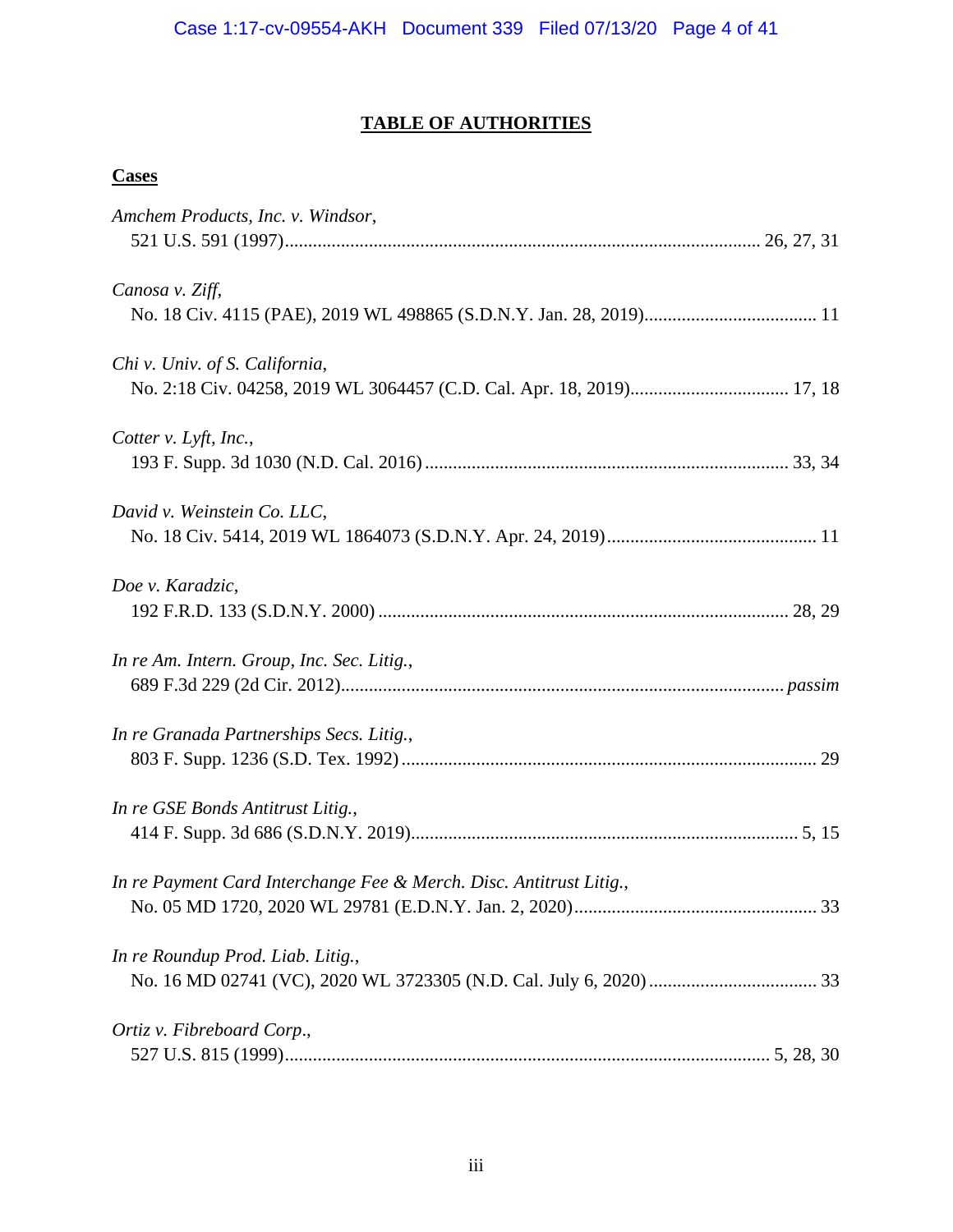# Case 1:17-cv-09554-AKH Document 339 Filed 07/13/20 Page 5 of 41

| Rehal v. Weinstein,      |  |
|--------------------------|--|
|                          |  |
| Sokola v. Weinstein,     |  |
|                          |  |
| Trautz v. Weisman,       |  |
| <b>Other Authorities</b> |  |
|                          |  |
|                          |  |
|                          |  |
|                          |  |
|                          |  |
|                          |  |
|                          |  |
|                          |  |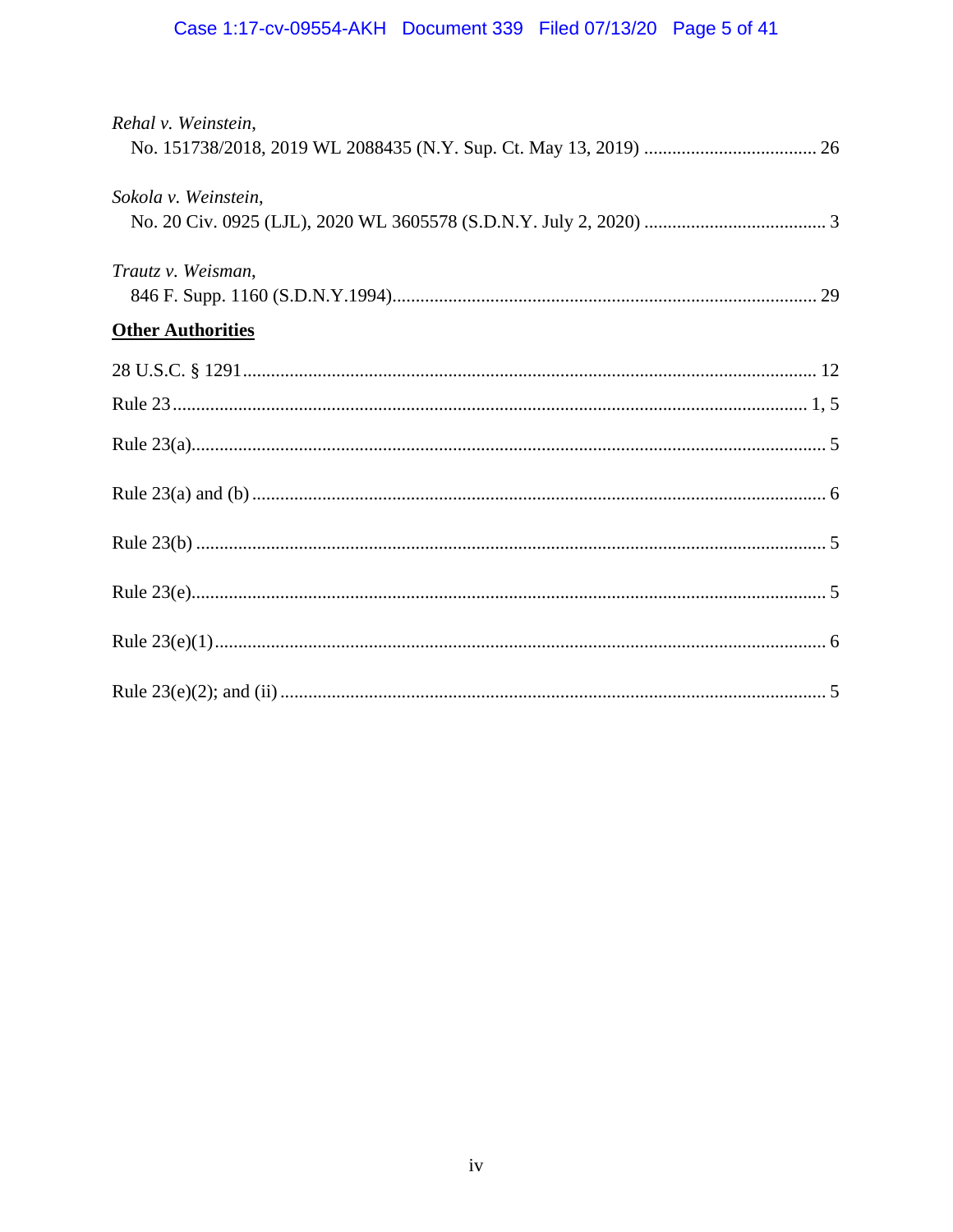Rowena Chiu, Wedil David, Dominique Huett, Zelda Perkins, Kaja Sokola, and Tarale Wulff (collectively "Objectors"), through their counsel, respectfully submit the following Memorandum of Law in Support of their Objections to the Motion for Preliminary Approval of Class Action Settlement.

## **PRELIMINARY STATEMENT**

 The class settlement, filed in the name of class representatives who deserve better, will provide little relief for most of Harvey Weinstein's victims. Although the deal speaks about individual awards up to \$750,000 and the New York State Attorney General has bragged about a "win" for victims, that is all a cruel hoax. The truth is that the average award to class members under this proposal is likely to be in the range of \$10,000 to \$20,000. The main winners of this deal, if approved, are Harvey Weinstein, Robert Weinstein, and the ultra-wealthy former directors of The Weinstein Company ("TWC"), who will be absolved from liability, contribute *nothing* to the settlement and collectively take in about \$15 million from the proposed settlement agreement. That is likely more than the proposed class of survivors will divide amongst each other and, if approved, would result in one of the most one-sided and unfair class settlements in history. Another victor in this settlement, were it to be approved, is Class Counsel, who had no business filing this case as a class action, litigated it into the ground, shut out "uncooperative" plaintiffs from settlement negotiations, and now look to collect about \$5 million in attorneys' fees. The final winners in this debacle are the insurers that would get complete releases while paying pennies on the dollar from the insurance policies they issued to Harvey Weinstein's companies.

 The Court should say no to this. A lengthy hearing and extended review are not needed for the Court to determine that this proposed settlement is not fair, reasonable or adequate or that the proposed classes cannot be certified under Federal Rule of Civil Procedure ("Rule") 23. Paying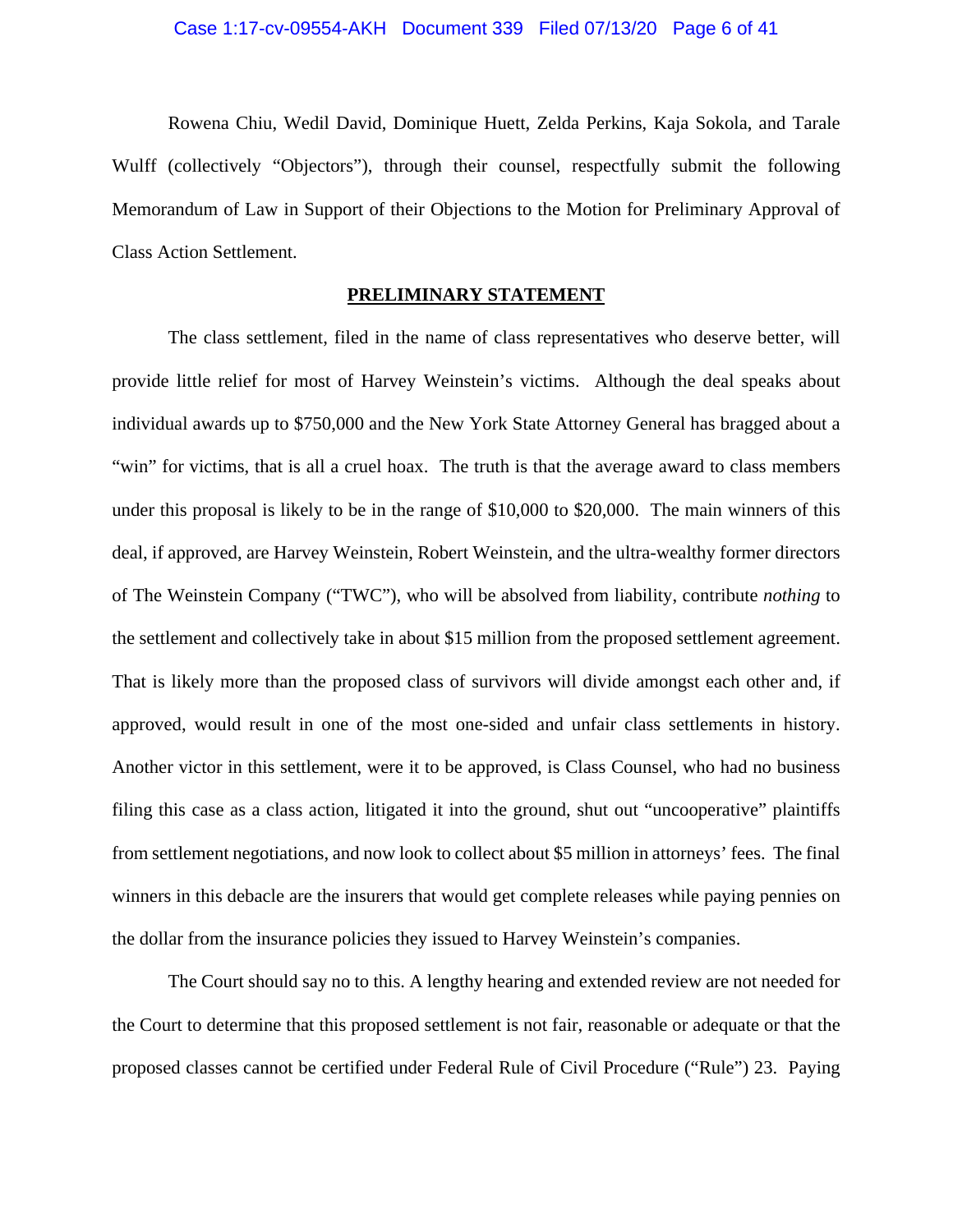## Case 1:17-cv-09554-AKH Document 339 Filed 07/13/20 Page 7 of 41

the wrongdoers millions of dollars more than the victims is wrong. Stripping away the rights of rape victims who want to continue their cases is wrong. Binding survivors to an inadequate and opaque deal is wrong. Allowing Class Counsel to capitulate to an unreasonable settlement because of the inadequacies in their case and so they can collect fees from a common fund is wrong. Certifying a class that manifestly does not meet the required certification standards because it would neatly wrap up a corporate bankruptcy is wrong.

This is not an ordinary case. The Weinstein precedent will be widely noted. Approval of this proposed settlement will signal that survivors of sexual abuse are merely corporate liabilities and will not receive fair treatment in our civil justice system. No case can ever compare to the 9/11 settlement that this Court initially rejected but ultimately approved after it provided significantly more relief for the victims. But as Your Honor said then, in words that are applicable today: "There has to be additional negotiations to come up with a better and fair settlement. I will not preside over a settlement based on fear or ignorance."1

For these reasons and those explained below, this Court should deny the motion for preliminary approval.

#### **OBJECTORS' STATEMENT OF INTEREST**

The Objectors are survivors of Harvey Weinstein's decades-long pattern of rape, sexual assault, and sexual harassment. Three of the Objectors, Ms. David, Ms. Huett, and Ms. Sokola have pending cases against Harvey Weinstein and/or his former companies and associated individuals. Ms. Huett's case was the first filed civil action against Weinstein and she has been at

<sup>1</sup> Mireya Navarro, *Federal Judge Orders More Talks on 9/11 Deal*, N.Y. Times, March 19, 2010 (available at https://www.nytimes.com/2010/03/20/nyregion/20zero.html) (last accessed July 13, 2020).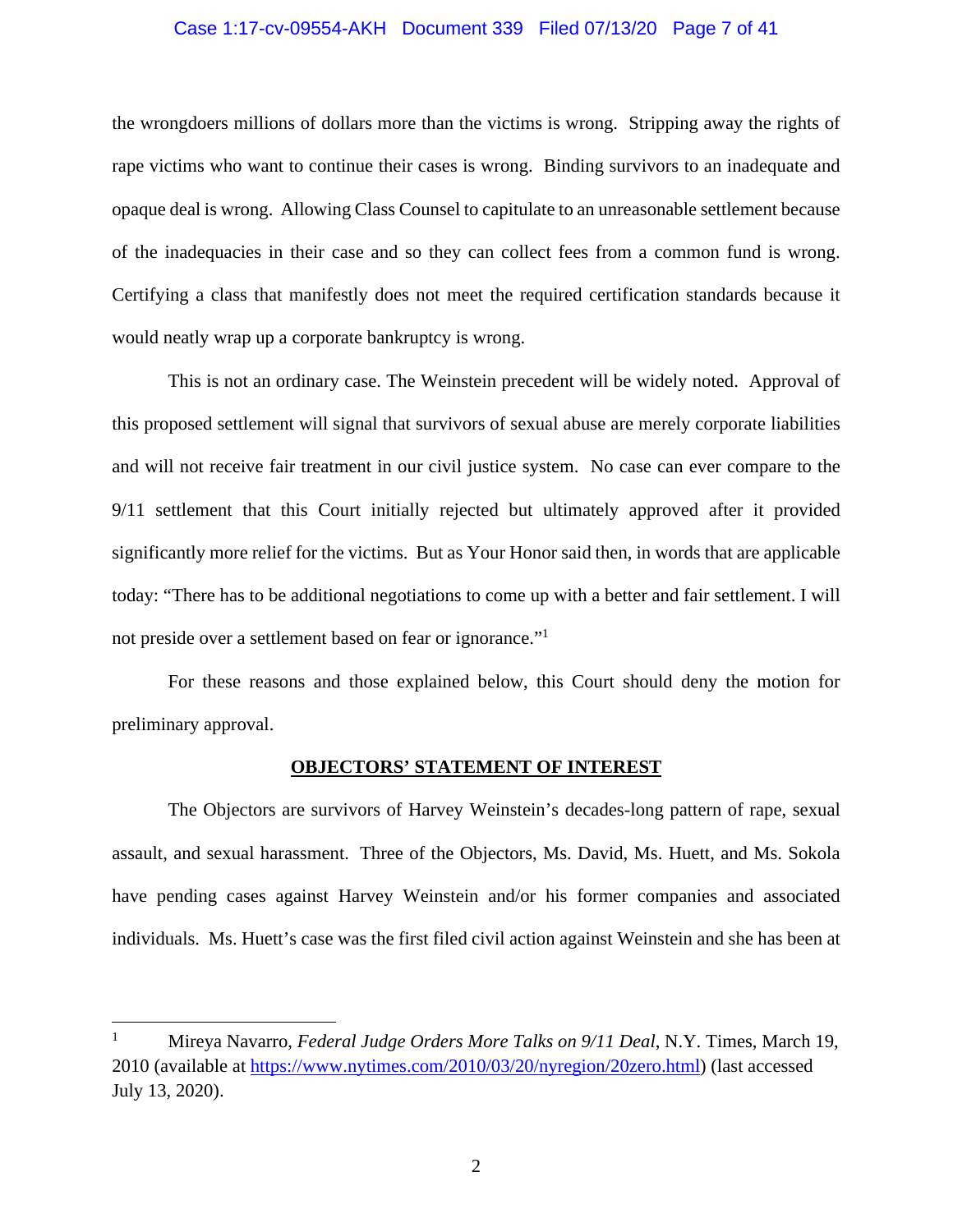## Case 1:17-cv-09554-AKH Document 339 Filed 07/13/20 Page 8 of 41

the forefront of the #MeToo movement. Ms. Chiu and Ms. Perkins have likewise been at the forefront of the #MeToo movement and the disclosure of Weinstein's predatory behavior. Ms. Wulff testified as a *Molineux* witness in the New York criminal trial that resulted in Weinstein's criminal conviction. Each of the Objectors would have their legal rights significantly affected by the proposed settlement before the Court and each adamantly opposes the proposed settlement. The following is a brief description of the Objectors' interest in this matter.

#### **Objectors with Pending Cases**

Wedil David: Ms. David, an actress, is the plaintiff in *David v. Weinstein Co. LLC et al.*, No. 18 Civ. 5414 (RA) (KNF) (S.D.N.Y.). Ms. David has asserted common law battery and negligence claims, as well as federal sex trafficking claims, arising from Harvey Weinstein's rape of her in 2016. Ms. David has been designated under the proposed settlement as a Non-Settling Plaintiff, although, as explained below, her ability to pursue her claims will be substantially impacted if the settlement is approved.

Dominique Huett: Ms. Huett, an actress and model, is the plaintiff in *Huett v. Weinstein Co. LLC et al.*, No. 2:18 Civ. 06012 (SVW) (MRW) (C.D. Cal.). Ms. Huett has asserted federal sex trafficking claims against Harvey Weinstein and his company arising from Harvey Weinstein's sexual assault of her in 2010. Ms. Huett was the first of Harvey Weinstein's victims to file a complaint and her claims are particularly important because she helped pave the way for other survivors to come forward.

Kaja Sokola: Ms. Sokola, a former model, is the plaintiff in *Sokola v. Weinstein et al.*, Index No. 950250/2019 (Sup. Ct. N.Y. Cty.), which the Honorable Lewis J. Liman recently remanded to state court. *Sokola v. Weinstein*, No. 20 Civ. 0925 (LJL), 2020 WL 3605578 (S.D.N.Y. July 2, 2020). Ms. Sokola was sexually assaulted and subjected to sexual abuse by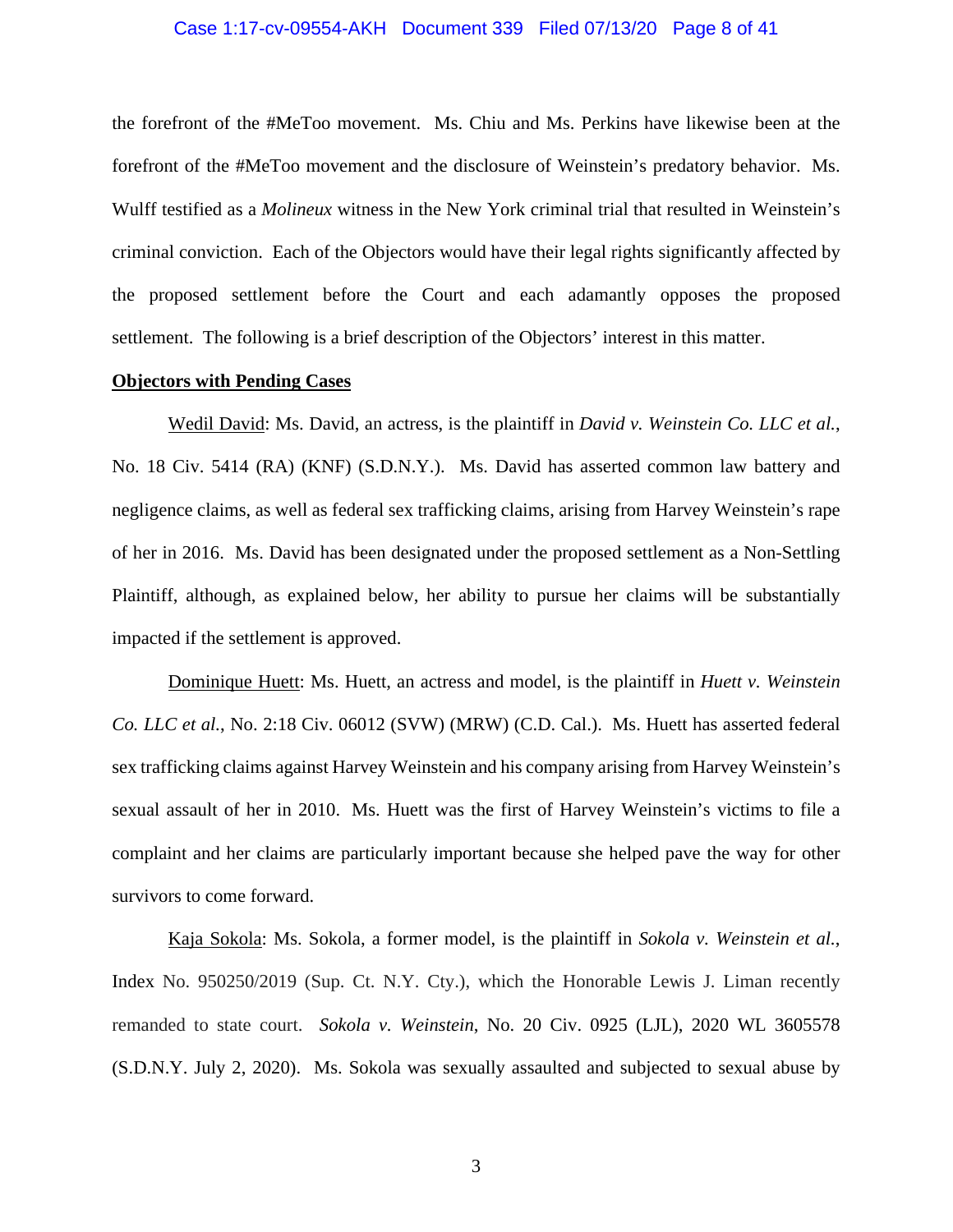## Case 1:17-cv-09554-AKH Document 339 Filed 07/13/20 Page 9 of 41

Harvey Weinstein as early as 2002 when she was 16 years old. Ms. Sokola was originally a named Plaintiff in the *Geiss* action before the Court, but she decided to hire separate counsel and file an individual action because she disagreed with the proposed settlement.

#### **Objectors without Pending Cases**

Rowena Chiu: Ms. Chiu was a former assistant of Harvey Weinstein in 1998. Weinstein sexually harassed Ms. Chiu and attempted to rape her. Under duress, she signed a settlement agreement and non-disclosure agreement with Harvey Weinstein and his companies in October 1998. Ms. Chiu has written and spoken publicly about her abuse and the dangers of non-disclosure agreements. *See* Rowena Chiu, *Harvey Weinstein Told Me He Likes Chinese Girls*, N.Y. Times, Oct. 5, 2019 (available at: https://www.nytimes.com/2019/10/05/opinion/sunday/harveyweinstein-rowena-chiu.html) (last accessed July 13, 2020).

Zelda Perkins: Ms. Perkins was a former assistant of Harvey Weinstein in the 1990s and was subject to chronic and pervasive sexual harassment by him. Under duress, along with Ms. Chiu, Ms. Perkins signed a settlement agreement and non-disclosure agreement with Harvey Weinstein and his companies in October 1998. Notwithstanding that agreement, Ms. Perkins was one of the first Weinstein survivors to speak on the record about her experiences with Mr. Weinstein and his companies. *See, e.g.*, Matthew Garrahan, *Harvey Weinstein: how lawyers kept a lid on sexual harassment claims*, Financial Times, Oct. 23, 2017 (available at https://www.ft.com/content/1dc8a8ae-b7e0-11e7-8c12-5661783e5589) (last accessed July 12, 2020). Since then, Ms. Perkins has twice testified before committees of British Parliament concerning her experiences with Mr. Weinstein and how she was coerced into signing a nondisclosure agreement. One of the committees found that the settlement agreement could be seen as "perverting the course of justice" and a separate disciplinary proceeding has been commenced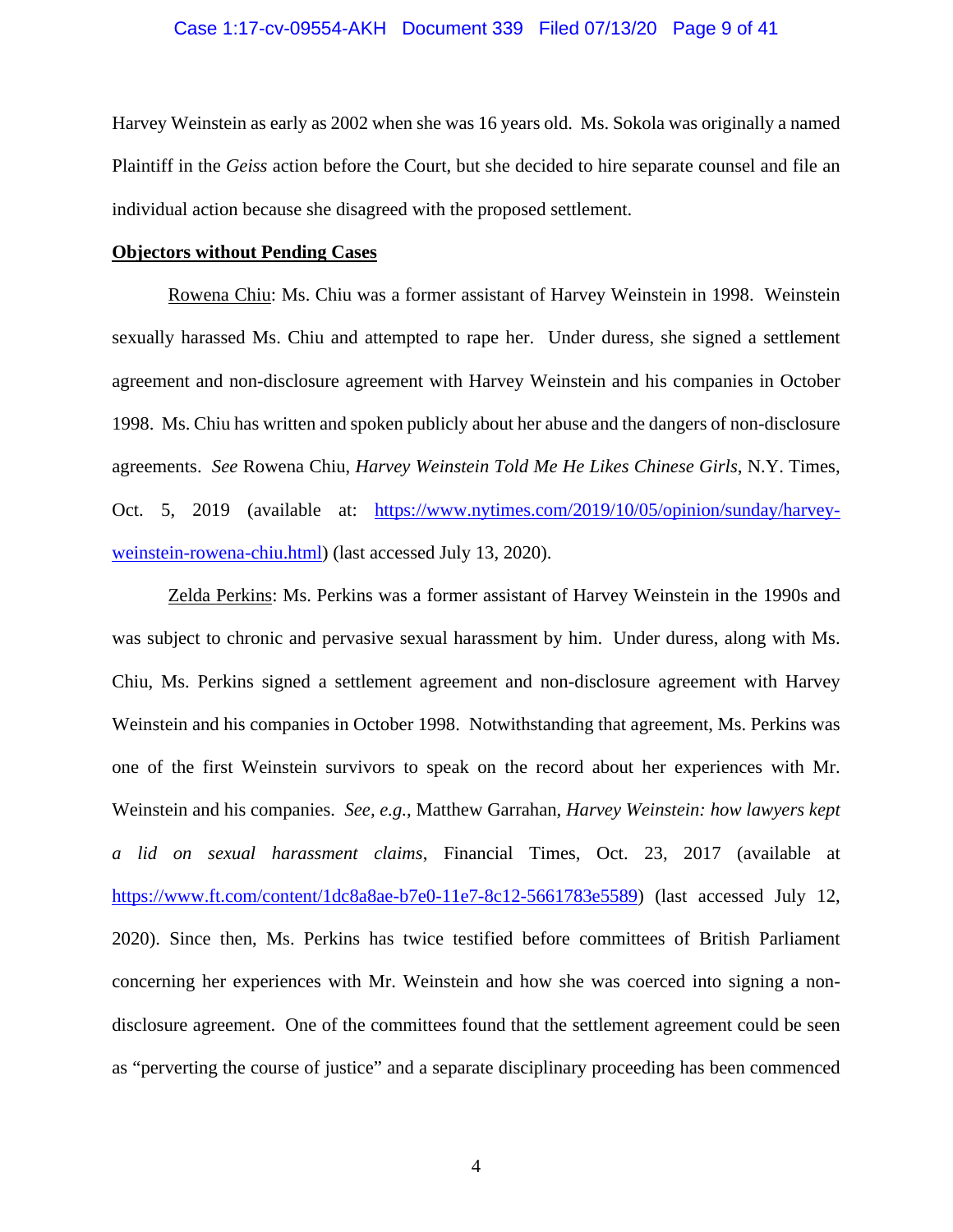## Case 1:17-cv-09554-AKH Document 339 Filed 07/13/20 Page 10 of 41

against the solicitors who counseled Ms. Perkins in connection with the agreement. Ms. Perkins has been writing and speaking for the last two and a half years concerning the systemic abuse of non-disclosure agreements, particularly in the legal sector, to protect perpetrators of crimes.

Tarale Wulff: Ms. Wulff, a model, was raped by Harvey Weinstein in 2005. Ms. Wulff was one of six survivors to testify at Weinstein's criminal trial in New York State Supreme Court that resulted in Weinstein's conviction and 23-year prison sentence. She has not filed a civil claim, but she would, if she chooses to participate, be a member of the class whose rights are curtailed by the proposed settlement.

#### **ARGUMENT**

## **I. THE PROPOSED CLASS SETTLEMENT DOES NOT MEET THE STANDARD FOR PRELIMINARY APPROVAL**

Rule 23(e) requires a district court to determine before notice is given to a prospective class that issuing such "notice is justified" based on a finding "that the court will likely be able to: (i) approve the proposal under Rule  $23(e)(2)$ ; and (ii) certify the class for purposes of judgment on the proposal." 23(e)(1)(B); *see In re GSE Bonds Antitrust Litig.*, 414 F. Supp. 3d 686, 692 (S.D.N.Y. 2019). As such, a district court must consider at the preliminary approval stage whether the proposed settlement is likely to meet the standard for final approval of being "fair, reasonable, and adequate." Rule 23(e)(2). The proposed class settlement must also meet the prerequisites of Rule 23(a) and fall within one of the categories of class actions enumerated in Rule 23(b). *See Ortiz v. Fibreboard Corp*., 527 U.S. 815, 858 (1999) ("Rule 23 requires protections under subdivisions (a) and (b) against inequity and potential inequity at the precertification stage, quite independently of the required determination at post-certification fairness review under subdivision (e) that any settlement is fair in an overriding sense."); *In re Am. Intern. Group, Inc. Sec. Litig.*, 689 F.3d 229, 238 (2d Cir. 2012) ("Before approving a class settlement agreement, a district court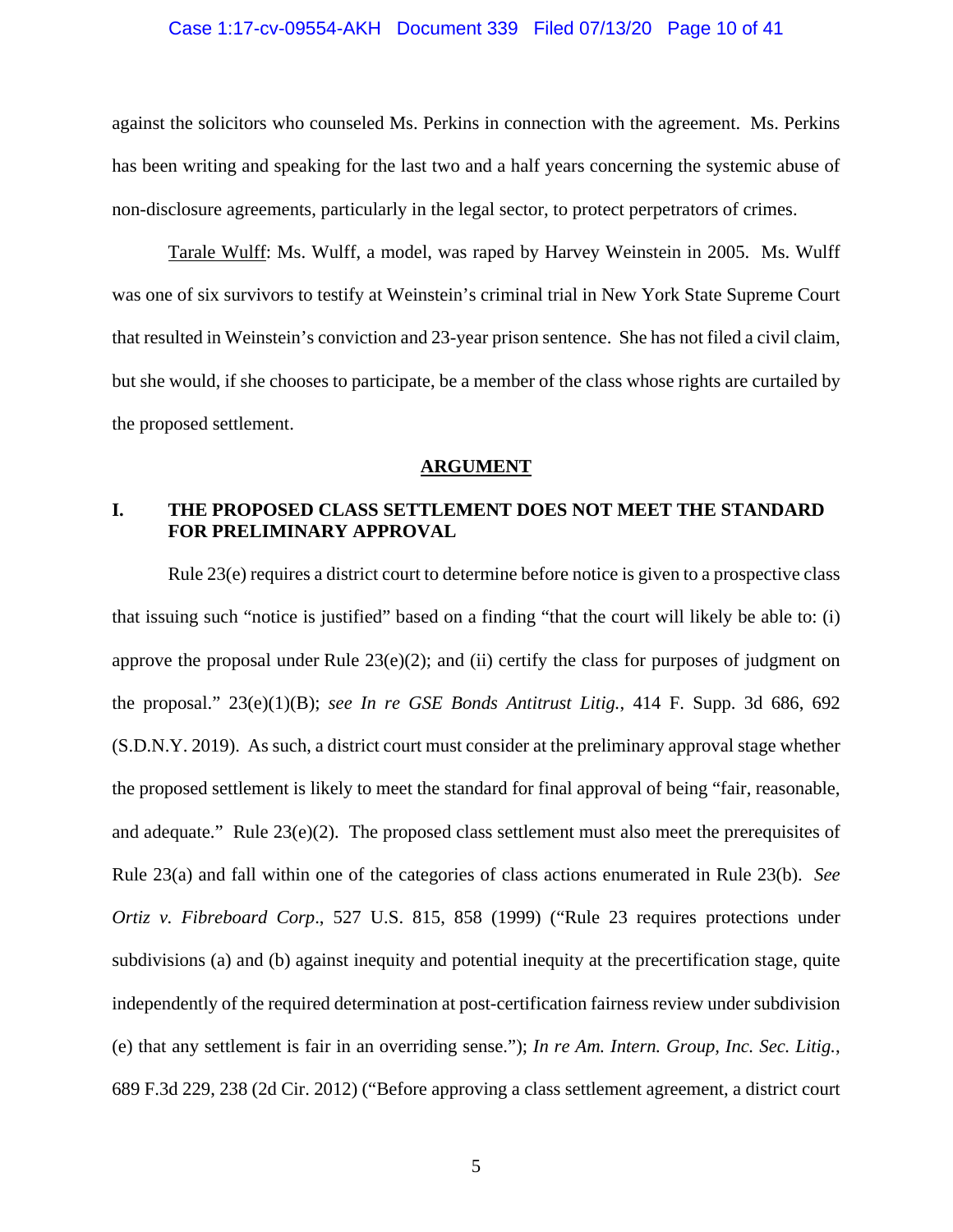## Case 1:17-cv-09554-AKH Document 339 Filed 07/13/20 Page 11 of 41

must first determine whether the requirements for class certification in Rule 23(a) and (b) have been satisfied.").

As explained below, this Court should deny preliminary approval of the proposed class settlement because it falls far short of meeting the standard of being fair, reasonable and adequate. The proposed classes also cannot be certified under Rule 23(a) and (b) standards.

## **II. THE PROPOSED CLASS SETTLEMENT IS NOT FAIR, REASONABLE OR ADEQUATE**

Preliminary approval of the proposed class settlement should be denied since the proposed settlement is not fair, reasonable or adequate and lacks transparency about critical aspects of the settlement. *See* 2018 Advisory Notes to Rule 23(e)(1) ("The decision to give notice of a proposed settlement to the class is an important event. It should be based on a solid record supporting the conclusion that the proposed settlement will likely earn final approval after notice and an opportunity to object.").

## **A. The Proposed Settlement is Patently Unfair**

The structure of the proposed class settlement and related global settlement of the bankruptcy proceeding is patently unfair because it results in the alleged wrongdoers receiving significantly *more* money than the proposed class of victims. This is unprecedented and in and of itself should be grounds for swiftly rejecting the proposed class settlement. Specifically, the agreements provide that the "Former Representatives" – consisting of the TWC Board of Directors, *including* Harvey and Robert Weinstein, along with other executives and director who are alleged to have facilitated Harvey Weinstein's sexual misconduct – are to receive an outrageous \$12,216,000 to reimburse them for legal expenses. Weinstein Global Settlement ("WGS"), Dkt. No. 333-5 at 12. Harvey and Robert Weinstein also receive another \$1,500,000 for a "Segregated Defense Fund" to defend against the claims of the Non-Settling Plaintiffs – namely, Wedil David,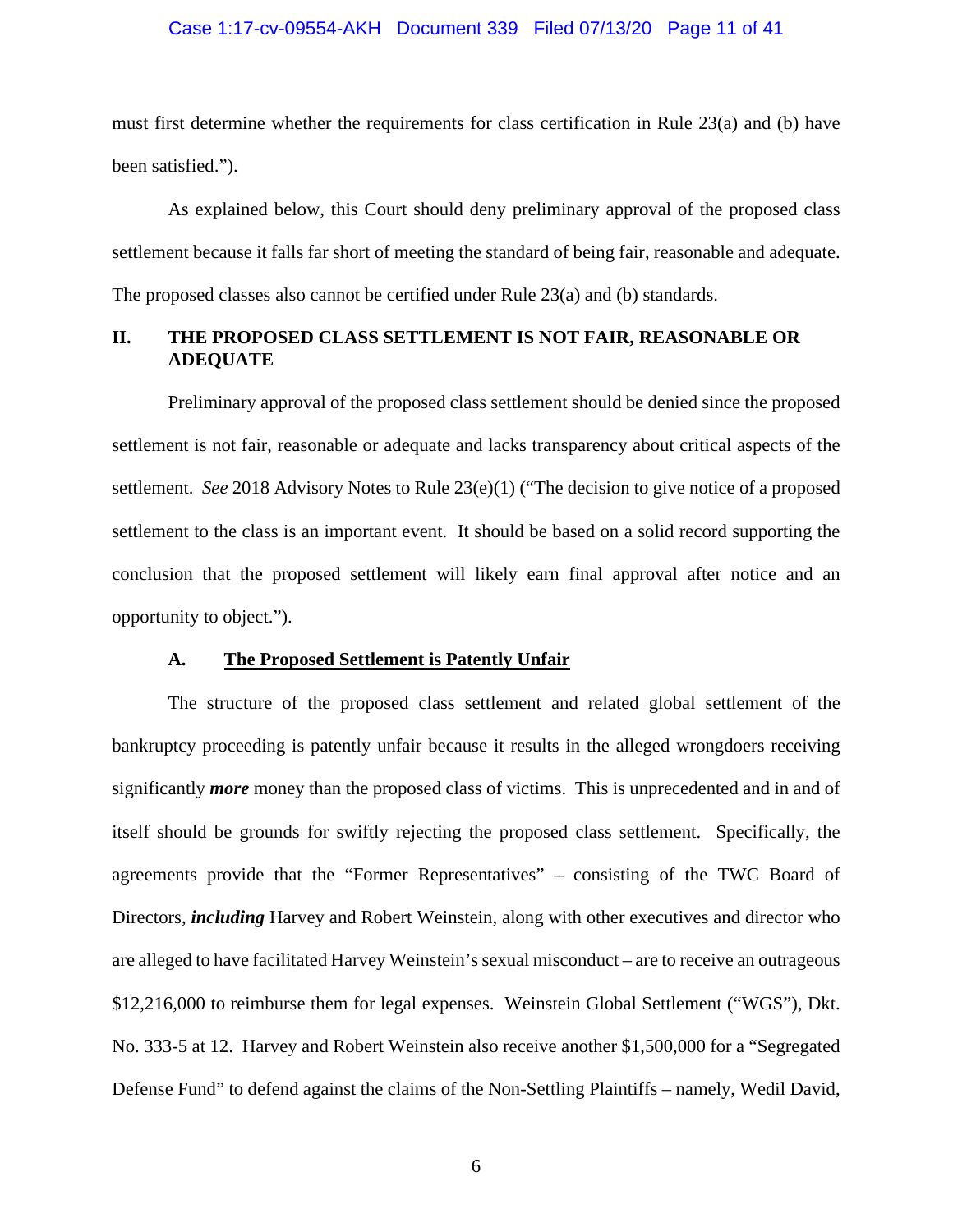## Case 1:17-cv-09554-AKH Document 339 Filed 07/13/20 Page 12 of 41

Dominique Huett, and Alexandra Canosa. *Id.* at 10, 12. Finally, another \$1,500,000 is being taken away from the victims and given to Harvey Weinstein, Robert Weinstein, and the other Former Representatives to defend against contract and commercial cases. *Id.* at 13. The \$15,216,000 being paid directly to the alleged wrongdoers (many of whom are billionaires and who are being represented by international law firms with revenues in the billions) is, according to our calculations below, more than *\$4 million* than what would be paid to the proposed class of women who have been victimized by Harvey Weinstein.

Under the proposed settlement, the proposed class is designated to receive compensation from a fund of \$18,875,000. Weinstein Class Settlement Agreement ("CSA"), Dkt. No. 333-23 at ¶ 110. To receive this amount, the proposed class representatives, individually and on behalf of the class, are required to disclaim any interest in the \$7,295,000 that is being diverted from the settlement to the TWC estate to cover administrative and general unsecured claims. CSA ¶[113-14. According to **publicly** available records of TWC's bankruptcy, among those unsecured creditors are Harvey and Robert Weinstein, James Dolan other Former Representatives on TWC's board; major corporations including America Media, the BBC, CBS, Dow Jones & Company, Fox, NBC, the NFL Network, the New York Post, the New York Times, the Screen Actors Guild and The Walt Disney Company; celebrities such as Bradley Cooper, John Cusack and Meryl Streep; and some of the largest law firms in the United States, including Debevoise & Plimpton, Seyfarth Shaw and Boies Schiller Flexner.<sup>2</sup> It is unclear why these persons and entities should be paid a dime while sexual assault survivors are asked to accept modest awards.

<sup>2</sup> David Boies of Boies Schiller Flexner, which seeks further compensation from the bankruptcy estate, allegedly helped Harvey Weinstein conceal his abusive power and signed a contract with a private investigation organization, Black Cube, to track and provide so-called "intelligence" about Weinstein survivors.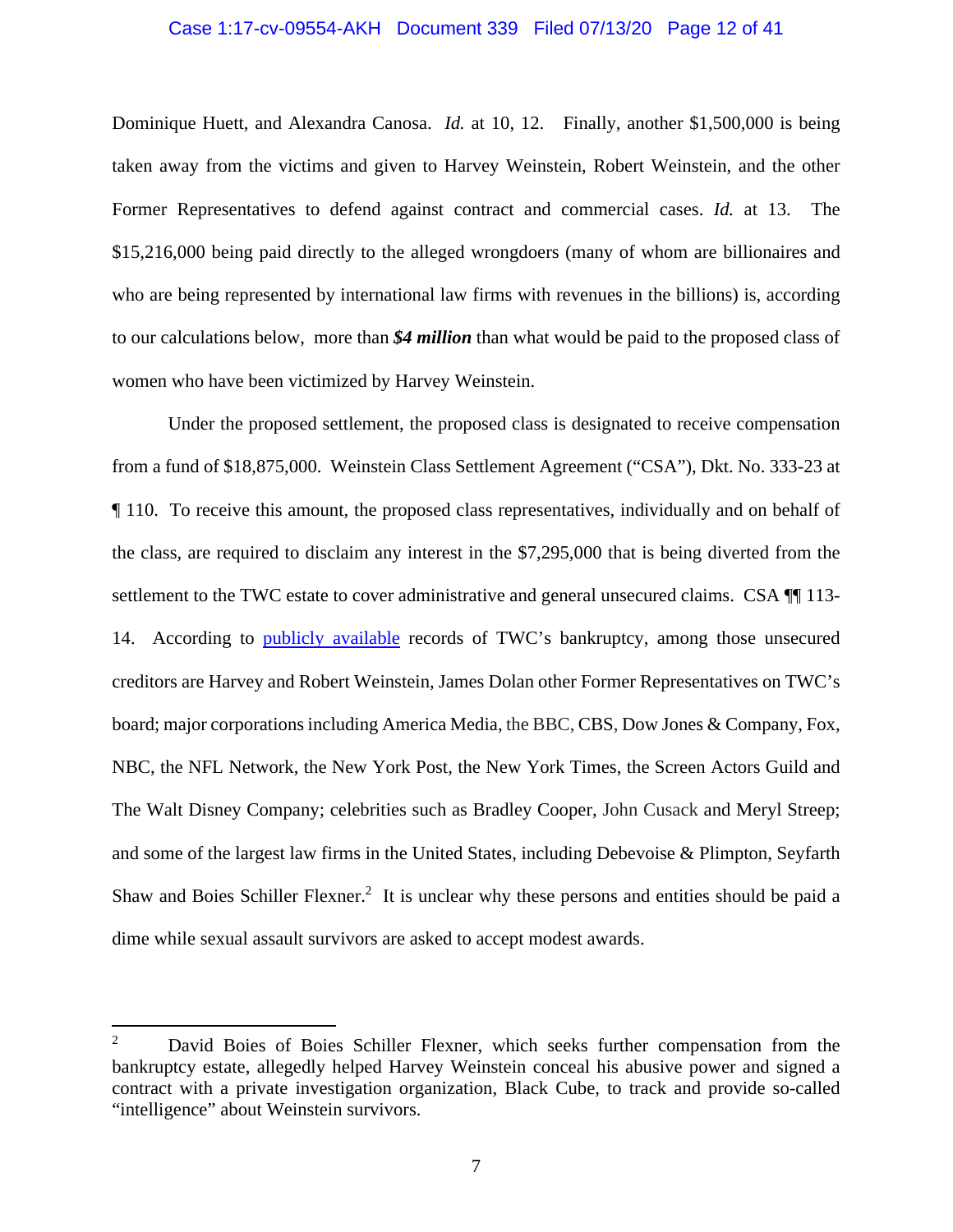## Case 1:17-cv-09554-AKH Document 339 Filed 07/13/20 Page 13 of 41

 Unlike the guaranteed \$15 million going to the alleged wrongdoers, the proposed class is paid *after* attorneys' fees, service awards, litigation costs, and settlement administration expenses are deducted from the settlement. *Id.* ¶ 116.

First, up to  $25\%$  of the fund – or  $$4,718,750$  – will go to prospective Class Counsel, including Additional Class Counsel and Subclass Counsel. *Id.* ¶ 146. As discussed below, the 25% is an increase from the 20% that was proposed during the settlement negotiations when the proposed fund was significantly more and when none of the money was allocated to Harvey Weinstein and the officers and directors who enabled his sexual misconduct. Former Class Counsel is also entitled to apply for a separate fee award in an unspecified amount. *Id.* The Class Representatives may also seek service awards in an unspecified amount. *Id.* ¶ 147.

Second, litigation costs are to be reimbursed from the settlement fund. The agreement does not disclose the litigation costs to date or identify what are considered costs of the litigation, including whether such costs include bankruptcy counsel hired to represent Ms. Geiss in her role as Co-Chair of the Unsecured Creditors Committee in the bankruptcy court, the fees for the 11 inperson mediation sessions with Jed Melnick, or the travel and accommodations for all the different counsel who attended the mediations and court conferences in New York City. These litigation costs are likely to total at least \$1 to 2 million. These costs should be the subject of discovery or mandatory disclosures before even preliminary approval is considered.

Finally, the administrative expenses for the settlement process are also deducted from the settlement fund. Administrative expenses are defined broadly to include "the cost of the Class Action Notice Program relating to this Settlement and the costs of administering the Class Action Claims Process, disbursements of consideration to Class Action Claimants and other necessary and reasonable expenses associated with administering the Class Action Settlement, including the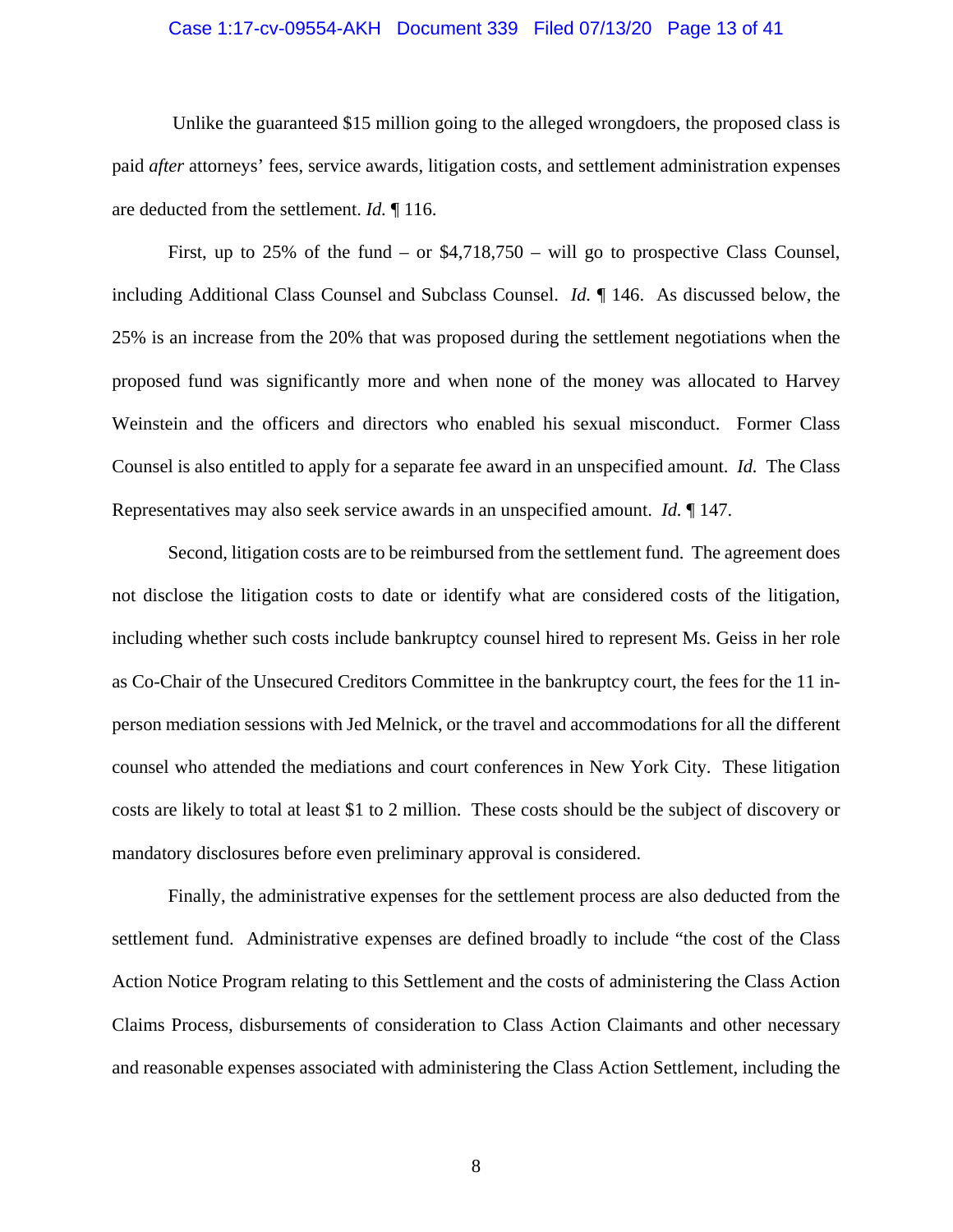## Case 1:17-cv-09554-AKH Document 339 Filed 07/13/20 Page 14 of 41

compensation of the Special Master, and those working for the Special Master, and including any costs and expenses related to lien resolution services." CSA ¶ 2. The settlement agreement contains no cap on the amount of the administrative expenses and lacks any details about the estimated expenses. Considering that the agreement admits that the "Special Master's process of adjudicating claims may be somewhat involved," the settlement administration expenses are likely to exceed \$2 million. Memorandum of Law in Support of Settlement Class Representatives' Motion for Preliminary Approval ("Class Mem."), Dkt. No. 333-1, at 30.

After attorneys' fees, litigation costs and settlement administrative expenses are deducted from the settlement fund, the proposed class of victims stand to receive payments from the remaining \$11,156,250, and very possibly, significantly less.

| <b>PROPOSED CLASS</b>   |              |
|-------------------------|--------------|
| <b>Settlement Fund</b>  | \$18,875,000 |
| <b>Attorneys' Fees</b>  | \$4,718,750  |
| <b>Litigation Costs</b> | \$1,000,000  |
| <b>Settlement Costs</b> | \$2,000,000  |
|                         |              |
| <b>TOTAL</b>            | \$11,156,250 |

Thus, the proposed class stands to receive over \$4 million less than the guaranteed \$15,216,000 being paid to Harvey Weinstein, a convicted rapist, and other alleged billionaire wrongdoers who enabled his sexual misconduct. The class would also receive notably less than the approximately \$15 million that TWC has already paid to its bankruptcy counsel, primarily Cravath Swaine & Moore and Richards, Layton & Finger, which have been charging rapacious fees to the TWC estate while dutifully positioning the Weinstein sexual assault survivors to receive as little as possible. Approval of such a settlement would not only be unfair but would be unprecedented. As such, this Court must deny preliminary approval because the proposed class settlement is not fair.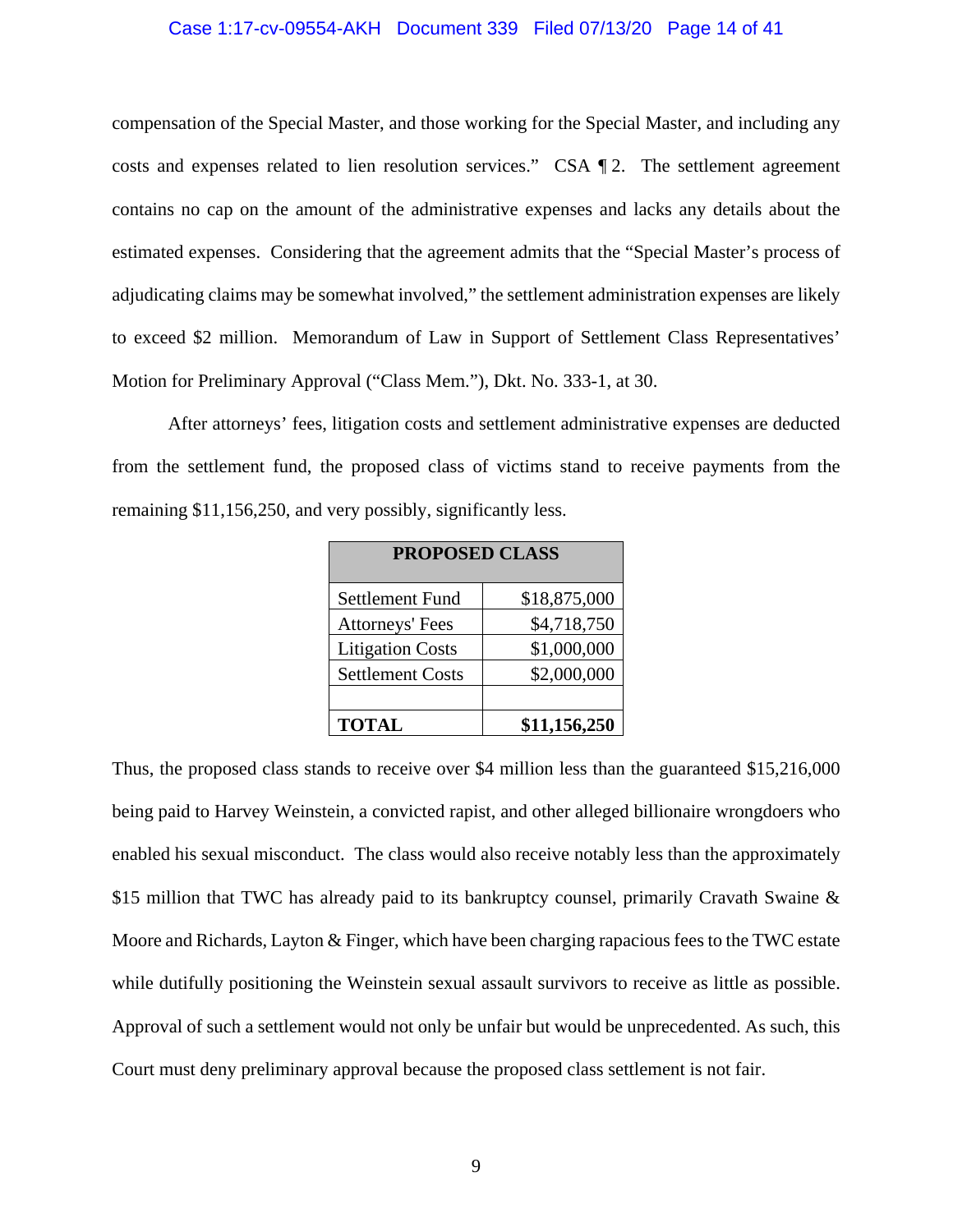## **B. The Inequitable Treatment of the Non-Settling Plaintiffs, the Settling Individual Plaintiffs and the Class Members Makes the Proposed Settlement Unreasonable**

The proposed settlement allows for the extremely inequitable treatment of Harvey Weinstein's sexual assault survivors. As discussed below, these inequities include: (1) the involuntary waiver of claims and appellate rights of certain Non-Settling Plaintiffs; (2) the large sum awarded to a collective group of Individual Plaintiffs without any transparency about how their claims compare to those in the class or the amount each of them is receiving; (3) the disparate treatment of the pre-2005 class, which has the right to opt-out, and the post-2005 class, which does not; (4) the process by which a single special master, with hardly any standards or right to appeal, will make awards; (5) the grant to the special master of complete discretion to issue awards to claimants with untimely claims; and (6) disqualifying survivors who previously signed a release from receiving an award for release claims, regardless of the circumstances under which the release was obtained or the amounts paid in settlement, while permitting claims that are unquestionably barred by the relevant statutes of limitations.

## **1. Inequitable Treatment of Non-Settling Plaintiffs**

The proposed settlement is completely inequitable to the three women referred to as Non-Settling Plaintiffs, including objectors Wedil David and Dominique Huett. WGS at 8. The Non-Settling Plaintiffs each have cases pending in federal court alleging that they were raped or sexually assaulted by Harvey Weinstein. While the Non-Settling Plaintiffs are nominally "excluded from the settlement class," Class Mem. at 8 n.10, the proposed settlement, if approved, will have devasting consequences for them. The TWC Global Settlement provides the Non-Settling Plaintiffs with a "choice" of (a) accepting \$150,000 in full release of their claims or (b) receiving \$25,000 and having all of their claims extinguished against everyone other than Harvey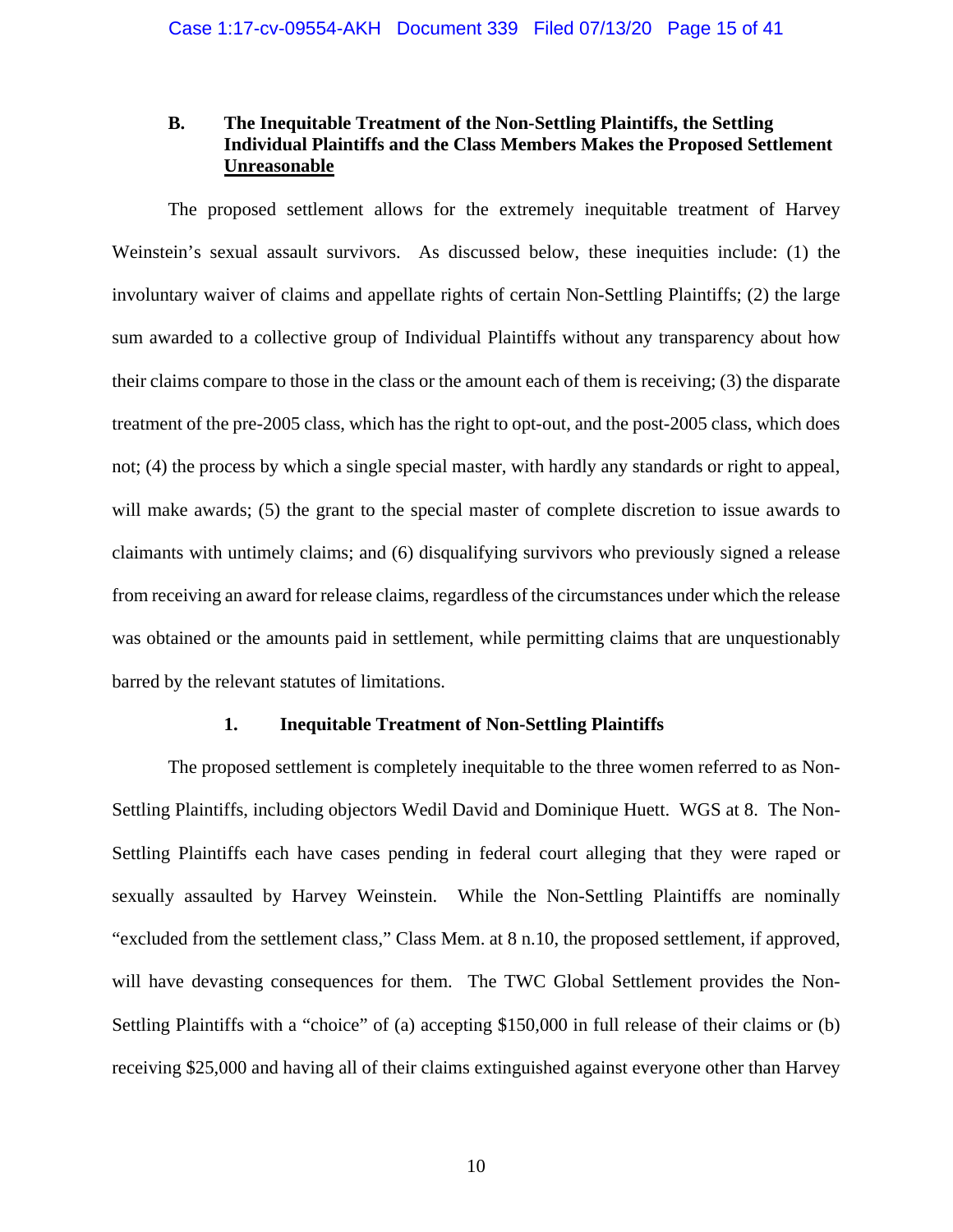## Case 1:17-cv-09554-AKH Document 339 Filed 07/13/20 Page 16 of 41

Weinstein, including TWC and its insurers, Robert Weinstein and all of the former directors of TWC. WGS at  $3(c)(i)$  & (ii). The Non-Settling Plaintiffs had no say in drafting or negotiating this agreement, and there is no rationale offered for the levels of compensation provided to the Non-Settling Plaintiffs.

As a consequence of the settlement, if Ms. David or Ms. Huett do not release all of their claims, which they do not intend to do, they will each lose the right to proceed against TWC or its insurers. Also, they will receive nominal compensation for their claims. Instead, the proposed settlement allocates funds from the TWC's insurance policies to a group of victims, many of whom do not have claims within the statute of limitations, and it leaves no TWC assets for the Non-Settling Plaintiffs, each of whom has timely claims that they wish to pursue. The proposed settlement makes no effort to explain the rationale for this outrageously disparate treatment.

Ms. David, moreover, will also forfeit the right to appeal the dismissal of her claims against Robert Weinstein and the other former directors of the Weinstein Company. The district court dismissed Ms. David's negligent supervision claim against these defendants on the basis that Ms. David did not plead that Harvey Weinstein used the premises or chattels belonging to these individuals – as opposed to the Weinstein Company – to rape her. *See David v. Weinstein Co. LLC*, No. 18 Civ. 5414, 2019 WL 1864073, at \*7 (S.D.N.Y. Apr. 24, 2019). Judge Abrams recognized that at least one New York state court decision had reached a contrary result about the application of the premises and chattel element, but the court sided with what it believed was the weight of authority among federal district courts. *Id*.<sup>3</sup> Ms. David and her counsel believe that she

<sup>3</sup> Judge Abrams primarily relied on the case of another Non-Settling Plaintiff, Alexandra Canosa, regarding the premises and chattel element. *David*, 2019 WL 1864073, at \*7 (citing *Canosa v. Ziff*, No. 18 Civ. 4115 (PAE), 2019 WL 498865, at \*16 (S.D.N.Y. Jan. 28, 2019)). Under the proposed settlement, Ms. Canosa would also lose the right to appeal this decision.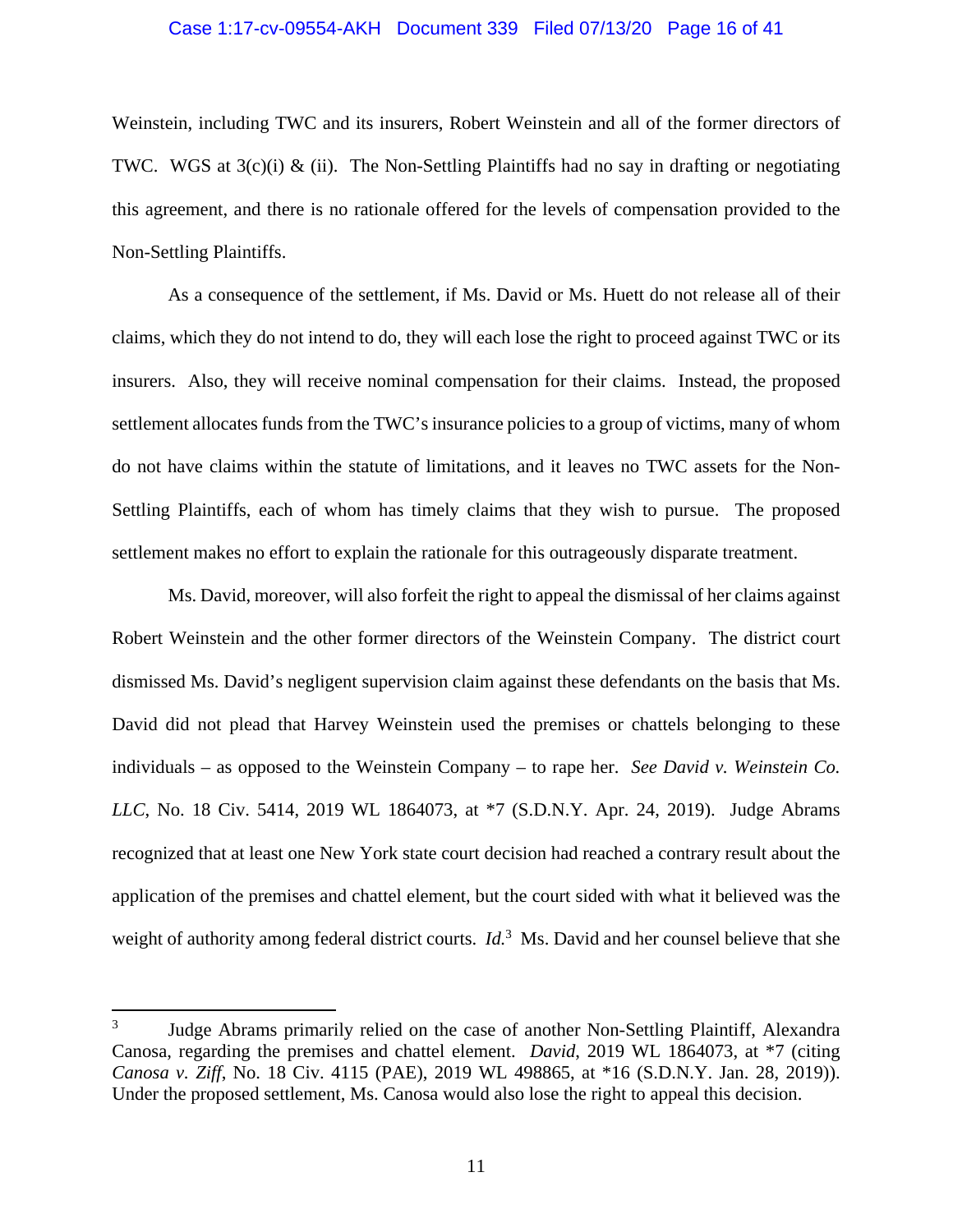## Case 1:17-cv-09554-AKH Document 339 Filed 07/13/20 Page 17 of 41

has a strong basis to appeal and overturn this decision, but she has not yet been able to do so because of the final judgment rule, 28 U.S.C. § 1291, which precludes her from appealing the decision in favor of the former directors while she pursues her claims against Harvey Weinstein and TWC. The global settlement would nevertheless extinguish Ms. David's appeal rights against these former directors, even though they are not personally contributing any funds to the settlement and, as discussed above, they are receiving millions from the settlement. Ms. David would receive essentially no compensation for forgoing these claims. This should not be permitted.

To further punish the Non-Settling Plaintiffs for not agreeing to the proposed settlement, Class Counsel, the NYOAG and Defendants have agreed to provide Harvey and Robert Weinstein with \$1.5 million to defend against the claims of the Non-Settling Plaintiffs. WGS at 10 (definition of Segregated Defense Funds) and ¶ 1(B)(iv)(2). Remarkably, the Global Settlement Agreement recites that this fund is provided to "induce Harvey Weinstein and Robert Weinstein to provide" full releases of the insurance companies "and assume the risk (if any) attendant to the continued prosecution of those cases without the benefit of insurance coverage." WGS  $\P$  1(B)(iv)(2). But the proposed settlement provides that Robert Weinstein will be released from all liabilities arising from his enabling or negligently allowing Harvey Weinstein's decades of sexual misconduct, without having to contribute any of his funds and while receiving a substantial reimbursement of his attorneys' fees.<sup>4</sup> Harvey Weinstein will be similarly released from all civil liabilities for decades of alleged rapes, sexual assaults, and sexual harassment – other than for the Non-Settling Plaintiffs – without paying any of this own money, and while also receiving reimbursement of his

<sup>4</sup> As noted above, Robert and Harvey Weinstein are among those "Former Representatives" of TWC who will receive a share of the over \$12.2 million for attorneys' fees reimbursement provided under the TWC Global Settlement. WGS at 6 and  $\P$  1(B)(iv)(1). The agreement does not specify what percentage of the money will be allocated to each of the Former Representatives.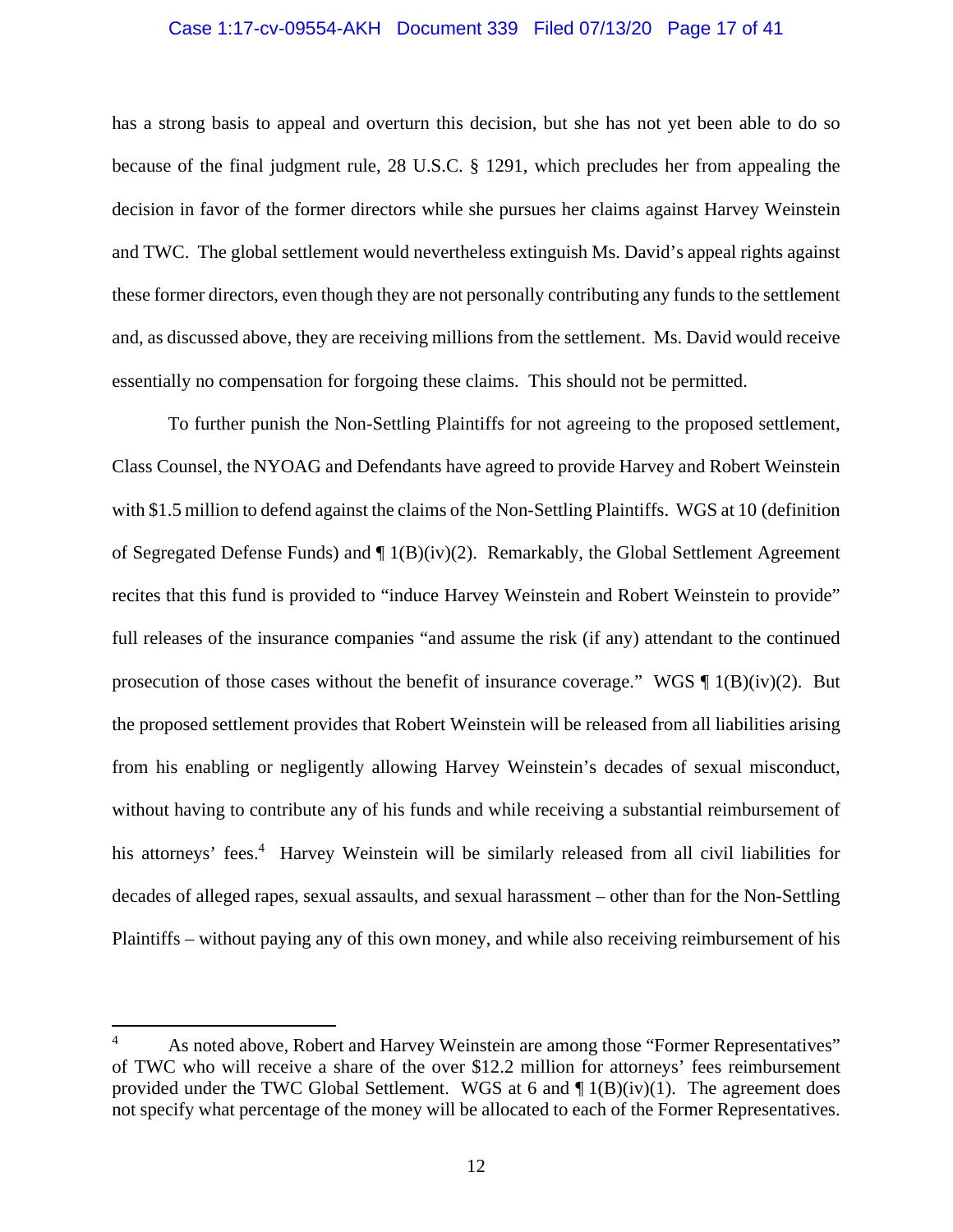## Case 1:17-cv-09554-AKH Document 339 Filed 07/13/20 Page 18 of 41

attorneys' fees. The notion that either Robert Weinstein or Harvey Weinstein would forgo this settlement without an additional "inducement" of \$1.5 million to defend against the claims of the Non-Settling Plaintiffs is preposterous.

Class Counsel and NYOAG may argue that the Court need not consider this unfair treatment of the Non-Settling Plaintiffs, which is not discussed in the Class Representatives Memorandum of Law, because the terms described above are in the Weinstein Global Settlement Agreement, not the Class Agreement. But Rule  $23(e)(2)(iv)$  requires the Court to consider the fairness of *all* of the agreements that have been submitted in connection with the settlement proposal. Thus, the Court should not approve the class settlement without satisfying itself that the agreement is fair to *all* survivors of Harvey Weinstein's sexual abuse who are impacted by the proposed settlement. As demonstrated above, the inequitable manner in which the settlement treats the Non-Settling Plaintiffs is sufficient reason for the Court to reject the deal.

## **2. There is Insufficient Information to Assess Whether the Individual Plaintiffs are being Treated Equitably Compared to Class Members and Non-Settling Plaintiffs**

The proposed settlement also does not provide sufficient information about the 14 Individual Plaintiffs who have entered into a side deal guaranteeing them each an undisclosed amount from a total payment of \$5.4 million ("Individual Case Settlement Fund"). Four of those cases are pending in the United States; three are pending in Canada; six are pending in the United Kingdom; one is pending in Ireland (collectively, the "Individual Plaintiffs"). These 14 plaintiffs will likely be receiving an amount equal to roughly *1/3* of the total amount provided to victims of Harvey Weinstein's sexual misconduct.<sup>5</sup> Still, the settlement documents do not explain how the

<sup>5</sup> The settlement fund for the class is \$18,875,000. As discussed above, after fees, litigation costs and settlement costs are deducted, the class members are likely to receive no more than about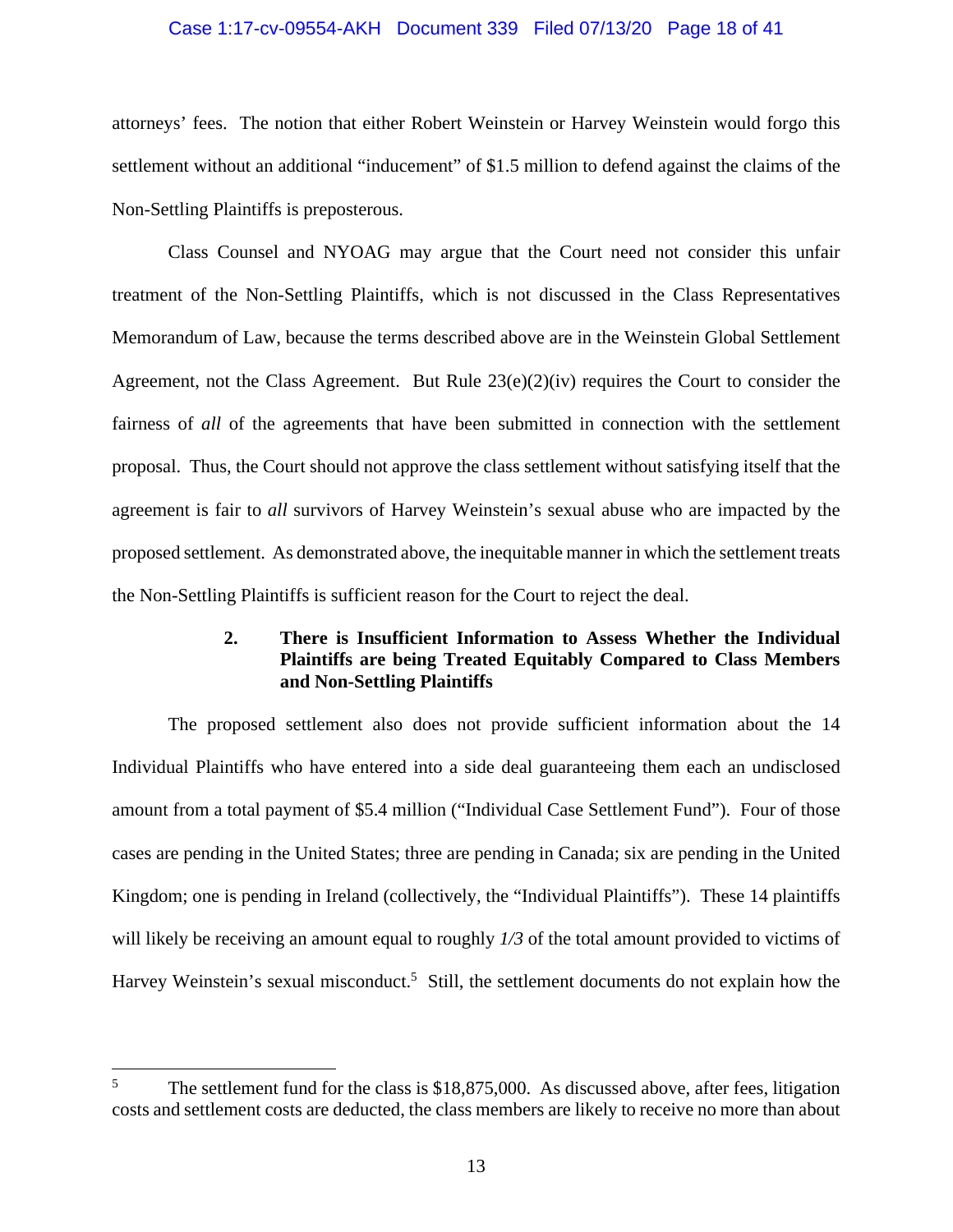## Case 1:17-cv-09554-AKH Document 339 Filed 07/13/20 Page 19 of 41

Individual Case Settlement Fund will be distributed among the Individual Plaintiffs, the basis for the distribution, or any information about the claims of the Individual Plaintiffs. This is particularly problematic because 9 of the 14 cases have been brought on behalf of anonymous plaintiffs and there is little or no public information about these cases, including the strength of the evidence related to liability or damages. For the non-United States cases, there is no assessment about the possible damages that these plaintiffs might receive in the jurisdictions in which these cases are brought.

The Individual Case Settlement Fund is thus a black box for which there is essentially no information for the court to conduct a meaningful fairness review. The Objectors herein do not object in principle to cases being settled on an individual basis. Indeed, counsel for the Objectors, at the time representing only Ms. David, participated in discussions about individual settlements in an early phase of settlement discussions.<sup>6</sup> But neither Ms. David nor her counsel ever contemplated, let alone agreed to, a complete lack of transparency for agreements presented to this Court. In sum, there is an insufficient basis for the Court to determine whether the Individual Settlement Agreement is reasonable and whether these individual cases are being treated equitably compared to the Weinstein survivors who will be compensated with funds from the Settlement

<sup>\$11</sup> million from the Class Fund. Thus, the funds that will be expended on individual plaintiffs' cases are likely roughly 1/3 of the amount that will ultimately be paid to Weinstein survivors.

<sup>6</sup> Counsel for the objectors herein, during an early phase of the settlement negotiation, initially proposed a global settlement in which all claimants would receive awards by a special master to be guided by a detailed set of criteria that would account for, among other factors, the severity of Weinstein's sexual misconduct in a particular case and the likelihood that a claimant would be able to prevail in litigation given the statute of limitations and other potential impediments. The NYOAG had accepted this proposal as fair, but the purported Class Counsel rejected it. As a result, counsel engaged in discussions regarding individual settlements. It should also be noted that at that point in the negotiations, the class would have received far more than they would receive under this proposed settlement while the directors were not receiving anything.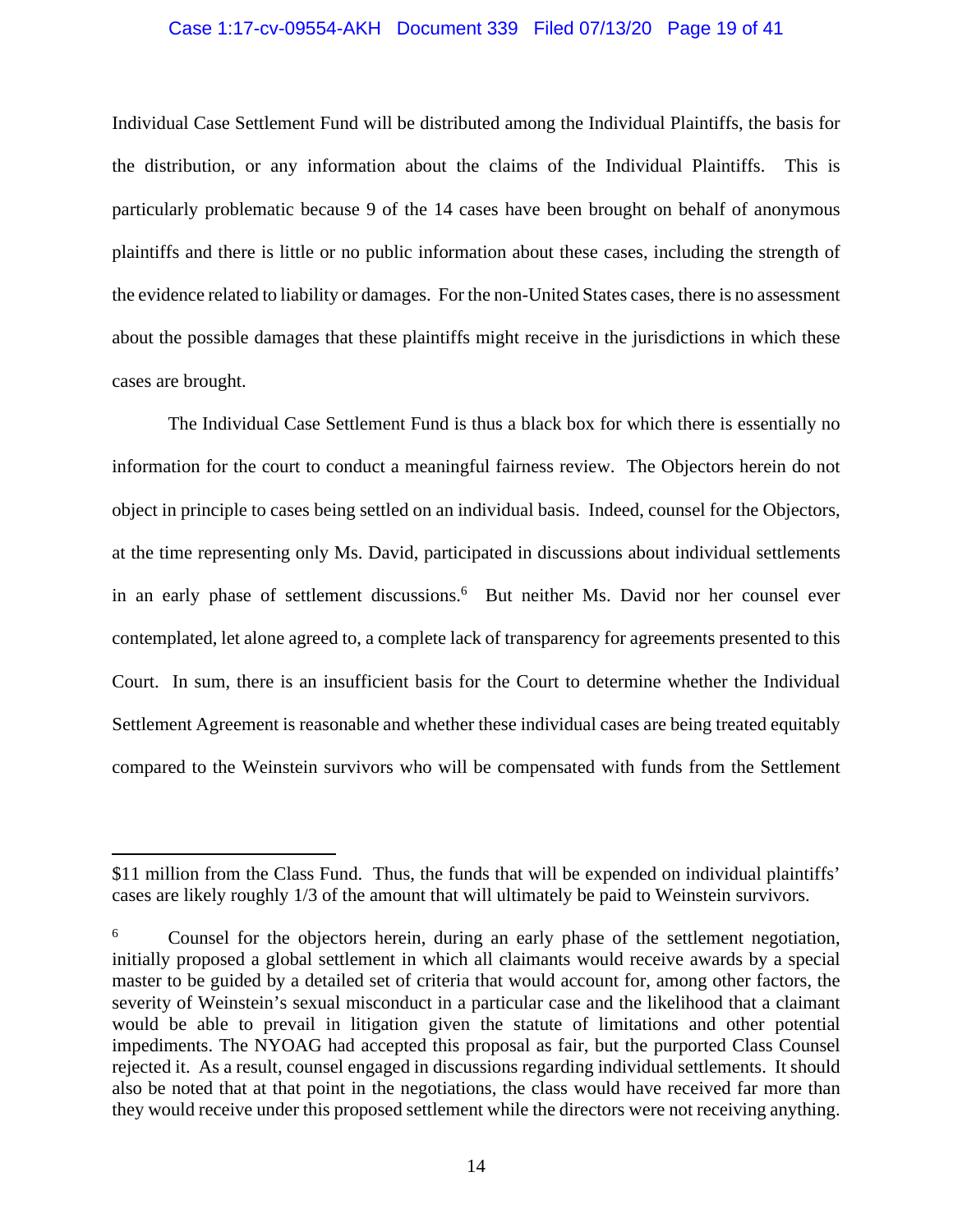## Case 1:17-cv-09554-AKH Document 339 Filed 07/13/20 Page 20 of 41

Class Fund. At a minimum, discovery is needed on this issue before preliminary approval is considered.

## **3. Inequitable Treatment Between the Pre-2005 and Post-2005 Subclasses**

The Court should also decline to approve the proposed settlement because of the unreasonable and inequitable differences in treatment between the pre-2005 and post-2005 Subclasses. *See* 2018 Advisory Notes to Rule 23 (explaining that Rule 23(e)(2)(d) requires the Court to consider whether "the proposal treats class members equitably relative to each other."); *In re GSE Bonds Antitrust Litig.*, 414 F. Supp. 3d at 698 (noting that consideration of this factor "could include whether the apportionment of relief among class members takes appropriate account of differences among their claims, and whether the scope of the release may affect class members in different ways that bear on the apportionment of relief.").

As discussed in greater detail below, *infra* at p. 15, the pre-2005 class – which is likely comprised almost entirely of survivors who do not have timely clams – are permitted to opt-out of the settlement without prejudice to their ability to pursue their claims. However, the post-2005 class does not have an opt-out right, and its members are required to participate in the settlement. Thus, all of the subclass members from this period, which would, by definition, include those with more recent and potentially timely claims, will be required to waive their claims not only against the TWC debtors, but also Harvey Weinstein, Robert Weinstein and the former directors of TWC. This results in the survivors being deprived of their day in court and the ability to confront Harvey Weinstein and hold the directors accountable for their complicity. The post-2005 members should be permitted to opt-out of the proposed settlement without any repercussion and permitted to pursue claims against not only Harvey Weinstein, but also against TWC and its officers, directors,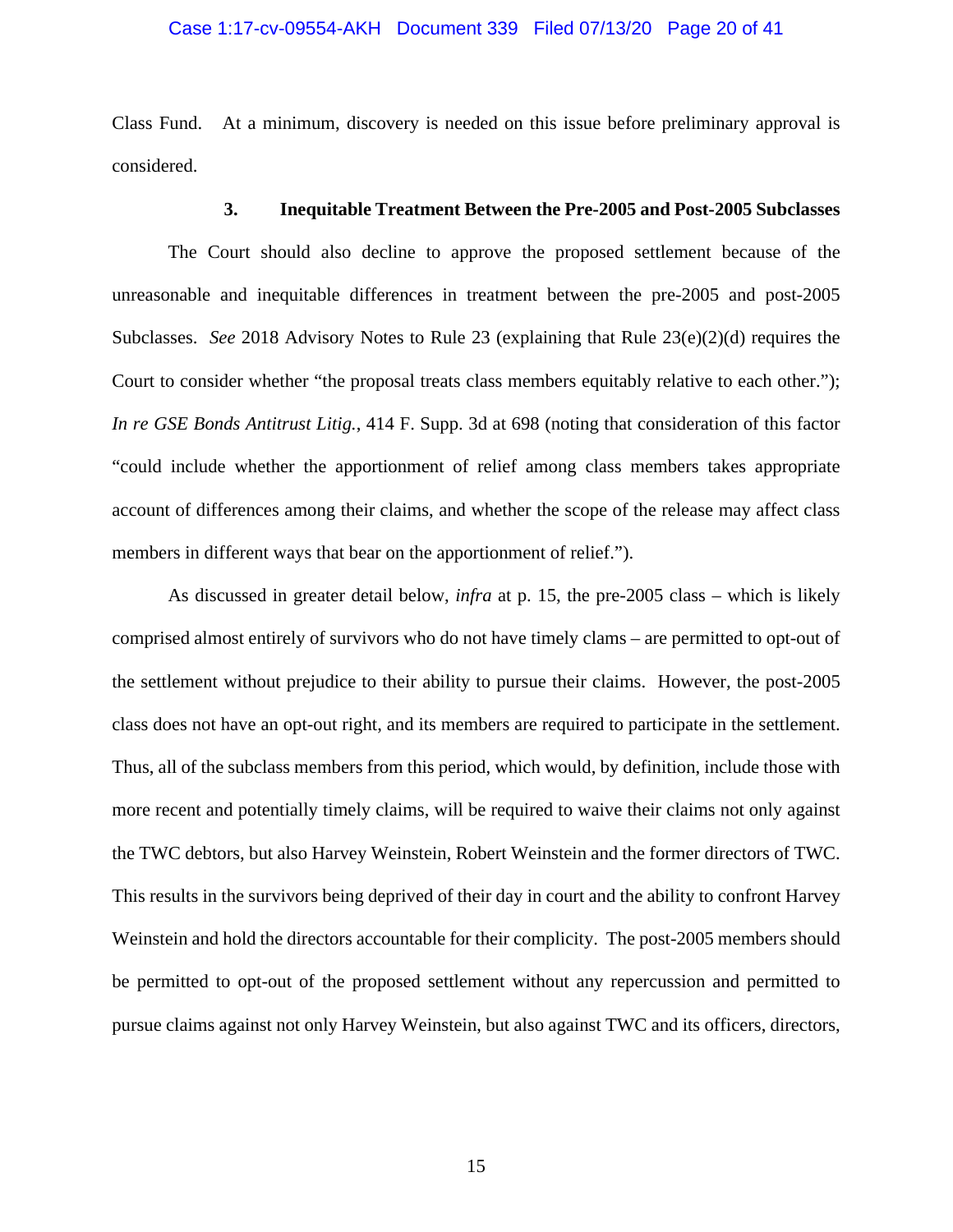## Case 1:17-cv-09554-AKH Document 339 Filed 07/13/20 Page 21 of 41

and insurance companies. While many of Weinstein's victims may want to settle, there can be no justification to ever force a settlement on a sexual assault survivor.

The settling parties attempt to justify this disparity because of the TWC bankruptcy and the need to have a "limited fund" settlement. But for the reasons discussed below, a limited fund settlement has not been remotely justified on the facts presented. *See infra* at p. 28. Besides, TWC's proposed bankruptcy plan under Chapter 11 is in effect a liquidation and winding up of the company. Thus, the forced settlement is not being done for some greater good such as saving jobs at a company that will stay in business. There is simply no legitimate rationale for the disparate treatment of the post-2005 and pre-2005 class members, and accordingly, the Court should decline to endorse this inequitable treatment of the class members.

## **4. The Special Master Process Proposed in the Settlement is Flawed and Inequitable**

 The Class Settlement Agreement lacks meaningful guidelines for the special master to follow to assure equitable treatment among class members. Compounding this problem, the claims process lacks any meaningful appeal.

 The "Allocations Guidelines for the Special Master," part of the proposed Class Settlement Agreement, instructs the proposed special master to award a maximum of 100 points to each claimant based on "Alleged Conduct and/or Contact" and "Impact of Alleged Conduct and/or Contact." CSA Ex. A at 1. For "Alleged Conduct" the special master is instructed that it may award up to a maximum of 80 points for any claimant who experienced any of the eight categories of conduct, ranging from "unwanted penetration" or "unwanted sexualized touching" to "verbal sexual harassment, gendered epithets, and insults based on sex stereotypes" or "unfavorable or gendered employment terms or denial of professional opportunity based on sex or sex stereotypes." *Id.* at 2-3. But other than instructing the special master that he or she should consider "the totality"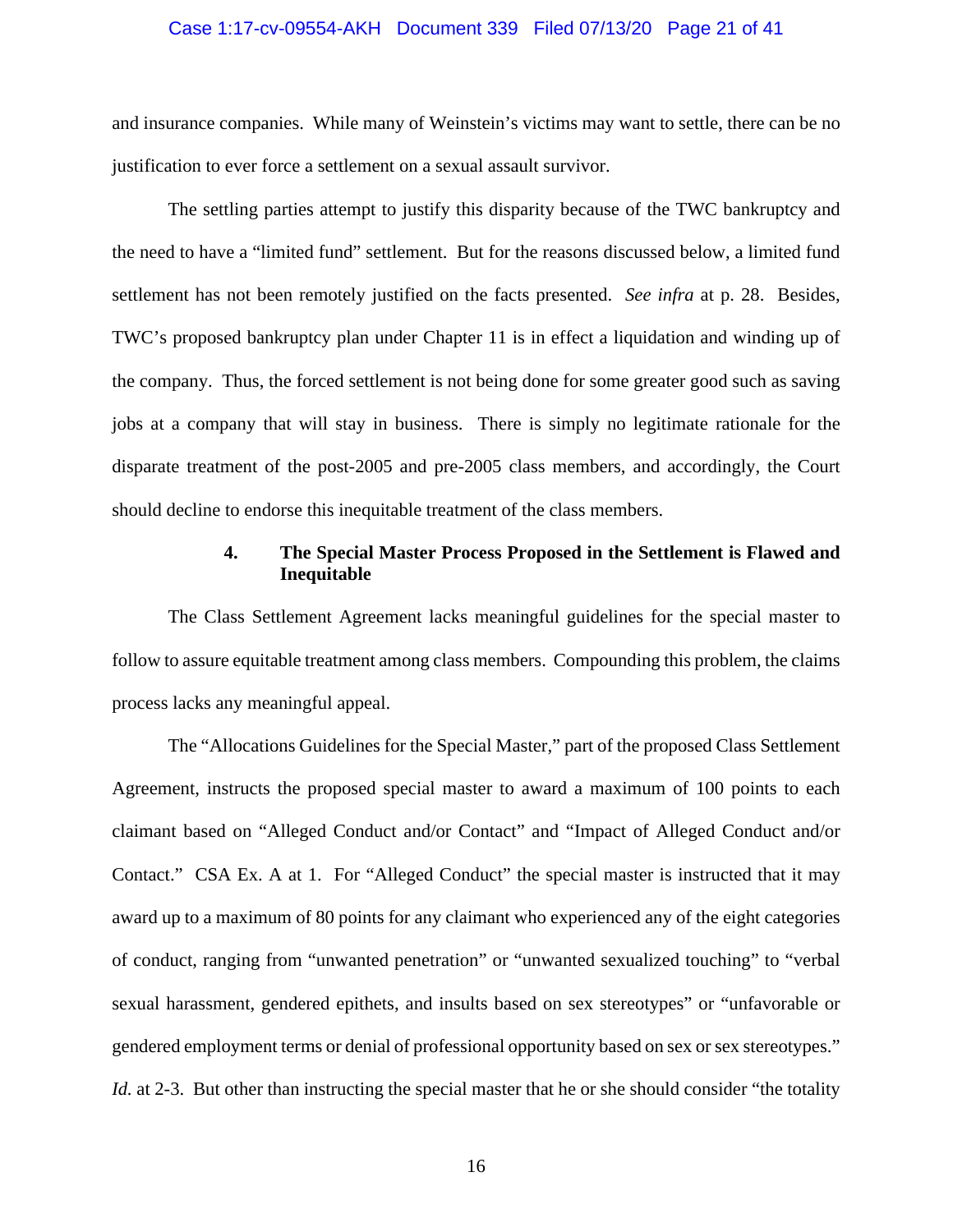## Case 1:17-cv-09554-AKH Document 339 Filed 07/13/20 Page 22 of 41

of circumstances" and the "likelihood that the Claimant would have been able to prove her claims in court," there are no guidelines for the special master to follow in awarding points based on the Alleged Conduct. *Id.* at 1. For example, the special master could choose to award the same number of conduct points to a survivor who was raped by Harvey Weinstein as a victim of purely verbal sexual harassment or an employee of TWC who was denied a job based on her gender. There are no limitations on the special master's discretion or even meaningful guidance to the special master for how to exercise his or her discretion. *See Chi v. Univ. of S. California*, No. 2:18 Civ. 04258, 2019 WL 3064457, at \*4 (C.D. Cal. Apr. 18, 2019) ("[T]he Court believes that the contemplated authority of the Special Master to make all claims determinations in her own discretion invites the possibility of arbitrary decision-making and inequitable treatment of class members for nonmeritorious reasons").

 The settlement likewise provides the special master with no instructions or guidance in awarding the remaining available 20 points to a claimant based on "Impact of Alleged Conduct and/or Contact," other than that points may be awarded for physical injury, emotional distress or economic harm. The special master may award, in his or her discretion, the same number of "impact" points for a rape victim who has experienced severe emotional trauma as an employee of the TWC who was denied an employment opportunity. As with the assessment of the alleged conduct, the lack of meaningful guidelines for the special master to follow regarding a claimant's harm creates an acceptable risk of unreasonable, biased, and subjective decision-making. *See Chi*, 2019 WL 3064457, at \*4.

 The flaws with the special master process are made worse by the fact that the settlement does not provide for any meaningful appeal process. Other than mandating that the special master adopt some procedure for reconsidering his or her own decision, there is no right for a claimant to

17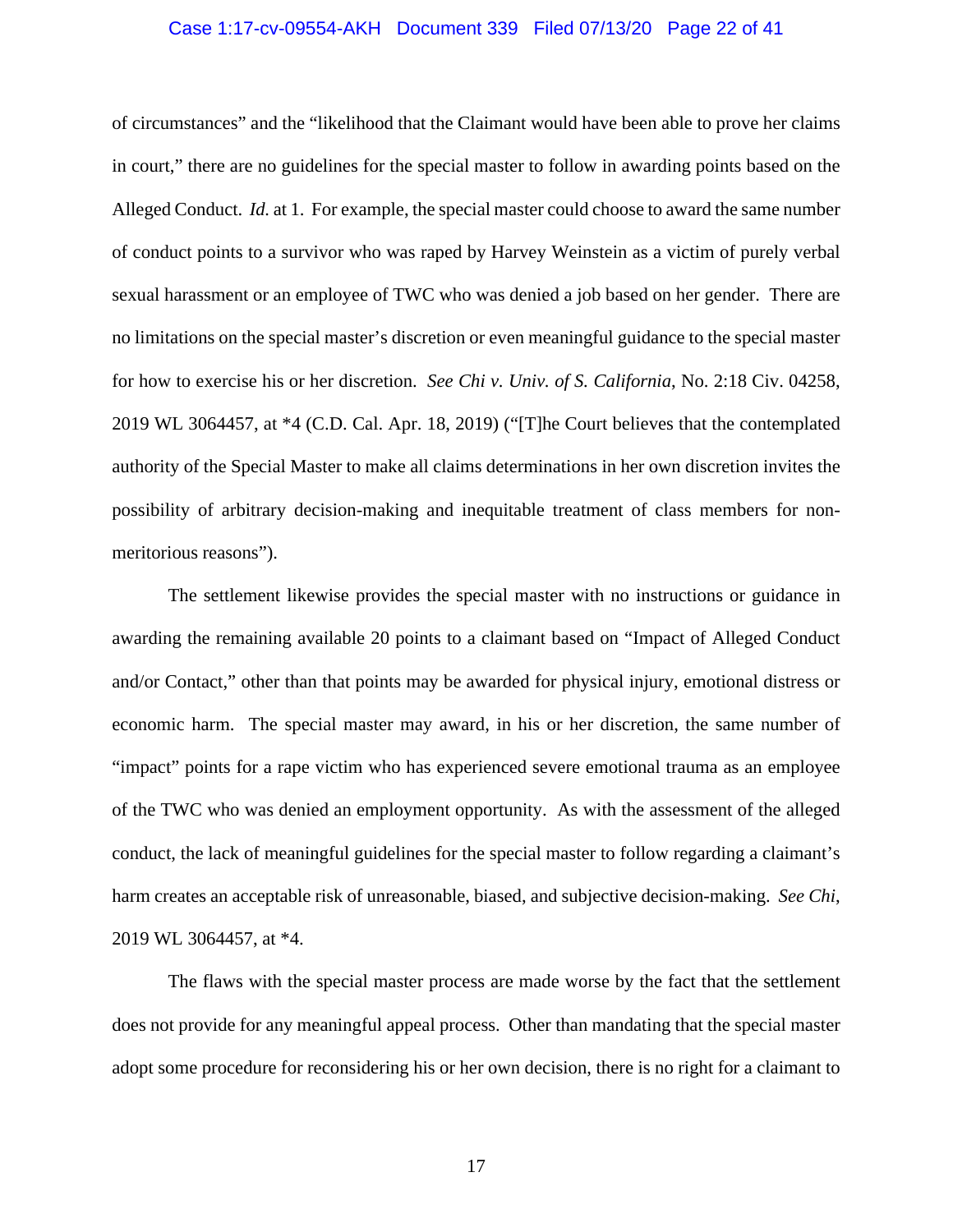## Case 1:17-cv-09554-AKH Document 339 Filed 07/13/20 Page 23 of 41

appeal a decision. In essence, the settlement proposes a single, unreviewable decisionmaker exercising complete discretion with almost no guidance about how that discretion should be exercised. This is an invitation for inequitable treatment. *See Chi*, 2019 WL 3064457, at \*5 (noting that a single decisionmaker with no appeal to another period "is concerning to the Court and may similarly concern class members who want to ensure a fair and impartial review of all claims determinations and appeals of those determinations").

## **5. The Settlement Does Not Provide Adequate Guidance for the Disposition of Untimely Claims**

 The Proposed Settlement also fails to provide the special master with appropriate guidance regarding reducing awards for claimants who have time-barred claims. The Allocation Guidelines for the Special Master state the following about how the statute of limitations should be considered in issuing awards:

> The Special Master will also consider the likelihood that the Claimant would have been able to prove her claims in court, including the application of the relevant statutes of limitation and any other relevant considerations. The fact that a claim may be timebarred under the relevant statute of limitations shall not be used as a total bar to recovery in the Class Claims Process.

CSA Ex. A. at 1.

 Based on this instruction, the special master is supposed to "consider" whether a claimant's allegations are time-barred, but the Guidelines do not suggest *how* this fact should be considered, other than to say that it should not result in a "total bar" to recovery. Thus, under the Guidelines, the special master may reduce an award for an untimely claimant anywhere between 0% and 99%. Moreover, the special master could reduce one survivor's claim by 90% because of a time-bar but choose to reduce another untimely claim by only 10%. Nothing in the Guidelines precludes this kind of arbitrary decision-making. By failing to require a specific, significant reduction for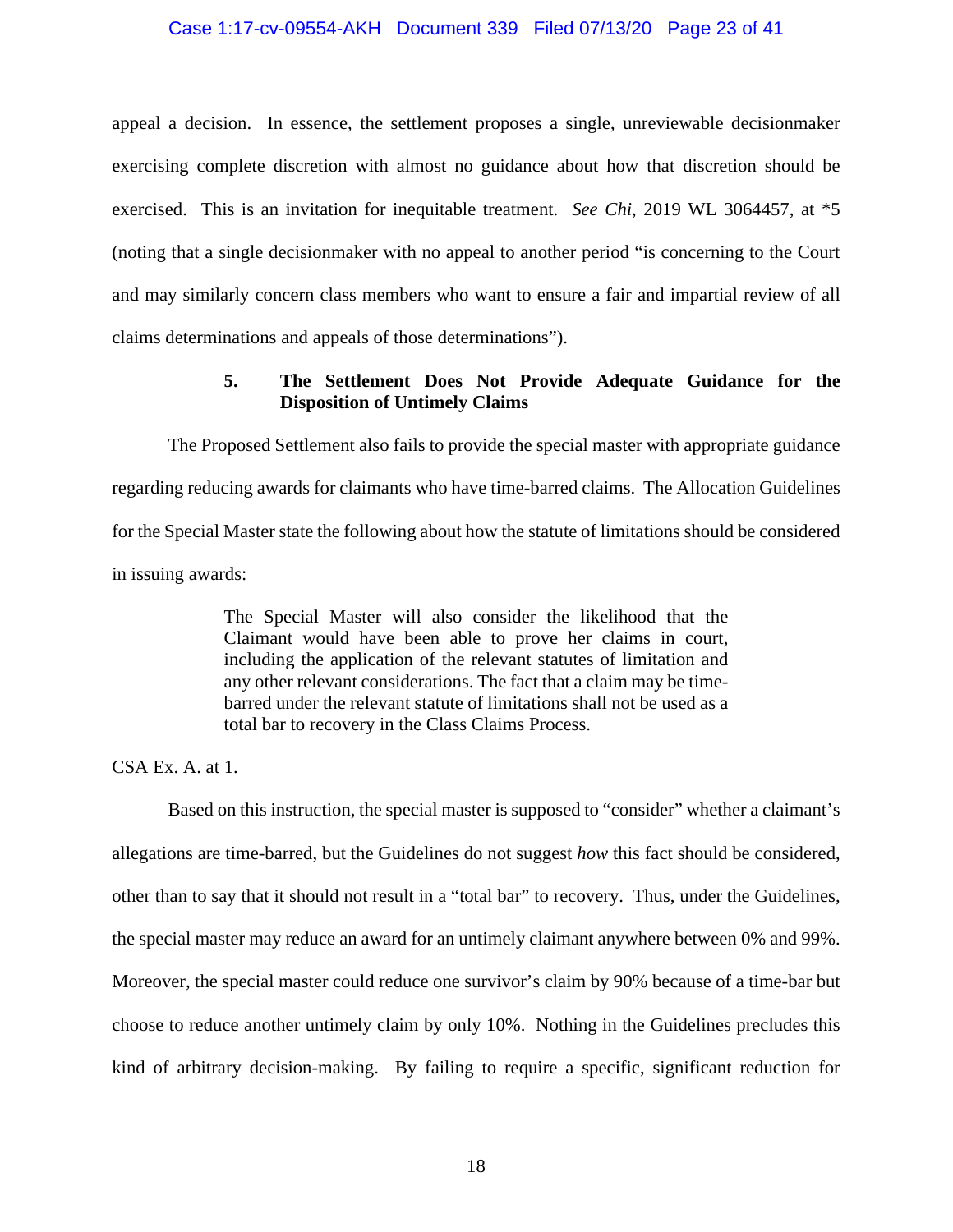## Case 1:17-cv-09554-AKH Document 339 Filed 07/13/20 Page 24 of 41

untimeliness, the Guidelines will likely result in many untimely but otherwise sympathetic claims receiving larger awards. Because of the set settlement amount available to the class, this will necessarily result in less money being available for claimants with timely claims that could succeed in court. Accordingly, the proposed settlement's failure to provide for significant and nondiscretionary reductions for untimely claims will likely result in an inequitable distribution of awards to members of the class.

## **6. The Settlement Precludes Recovery for any Claims that Were Subject to a Release, Regardless of the Circumstances**

Unlike those with time-barred claims, who are eligible for compensation, the proposed Class Settlement Agreement prohibits anyone from receiving compensation for a claim that was previously released *regardless* of the amount or whether the release was obtained as a result of coercive or threatening tactics by Harvey Weinstein or his associates. CSA at 40, 42. Thus, for example, objectors Rowena Chiu and Zelda Perkins, who were victimized by Harvey Weinstein while they worked for him in the 1990s' and signed releases and non-disclosure agreements because they were coerced into doing so, would be precluded from recovering anything from the Settlement Fund. The special master would not be able to consider the circumstances under which they, or any other similarly situated survivor, signed releases or whether they received reasonable compensation for their injuries. There is no justification for such a blanket exclusion of this group of victims because, as discussed, the settlement permits recovery for claimants with untimely claims who could never prevail in court. It is inequitable to preference class members with timebarred claims above those who have signed releases.

## **C. The Proposed Settlement is Inadequate**

In contrast to the guaranteed millions of dollars being paid to the alleged wrongdoers, the actual amount of the payments to the proposed class under the point system lacks any detail other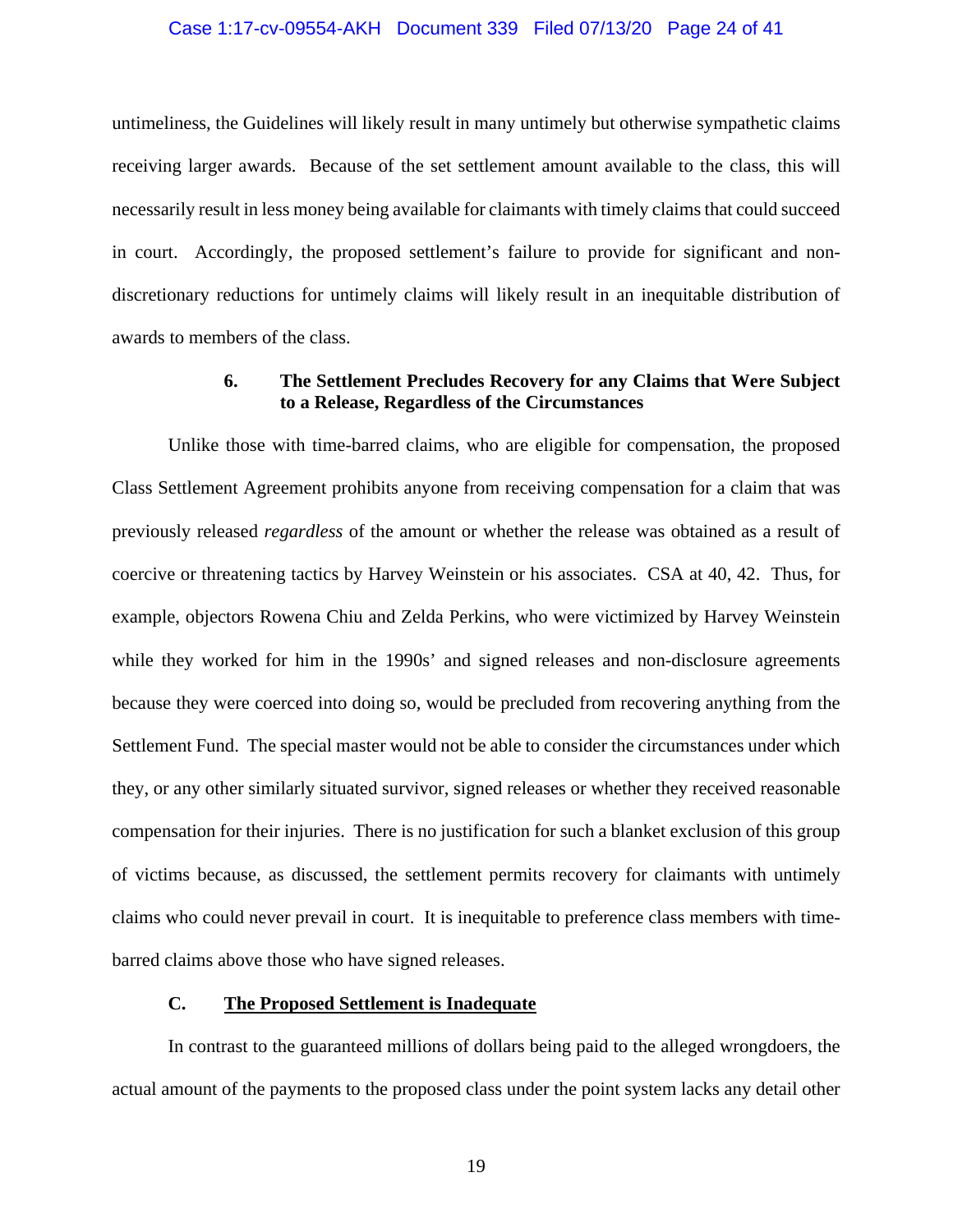## Case 1:17-cv-09554-AKH Document 339 Filed 07/13/20 Page 25 of 41

than that the payments will range between \$7,500 and \$150,000 for "tier 1" claims or \$7,500 and \$750,000 for "tier 2." Of course, these tiers are nothing more than a sleight of hand designed to convince survivors and the public at large to advocate on behalf of the proposed settlement agreement. The amount to each claimant is subject to a pro-rata deduction which means that survivors will very likely never see anything close to the tiers that have been proposed. Class Counsel has publicly represented that there could be 1,000 potential victims that participate in the settlement. *See* Hannah Thomas-Peter, *Harvey Weinstein Could Have Targeted Nearly 1,000 Women, Lawyer Says, Sky News, Nov. 2, 2018 (available at https://news.sky.com/story/harvey*weinstein-could-have-targeted-nearly-1000-women-lawyer-says-11543053) (last accessed July 13, 2020). Using that estimate as well as the litigation and settlement costs approximations discussed above, the average payment to a class member would only be about \$11,000. Moreover, even if the number of claimants is one-half or one-quarter of the public estimate of Class Counsel, the likelihood of class members receiving significant compensation for being raped or subjected to forcible sexual conduct is virtually non-existent.

The Court also has been provided with no information about the insurance policies that will fund the settlements or the assets of the corporate or individual defendants to test the parties' claims that the fund to pay victims is limited. As discussed below, this lack of information is fatal to the ability to certify the post-2005 class under Rule  $23(b)(1)(B)$ .

## **D. The Unfair, Inequitable and Inadequate Settlement is the Product of Inadequate Representation by Class Counsel and the NYOAG**

 The proponents of the proposed class settlement present it as the product of a hard-fought and arm's length negotiation between the class representatives, the NYOAG, the Defendants and their insurance companies, working under the guidance of a JAMS mediator. The reality is quite different. The negotiation was a capitulation by Class Counsel, who never had a plausible chance

20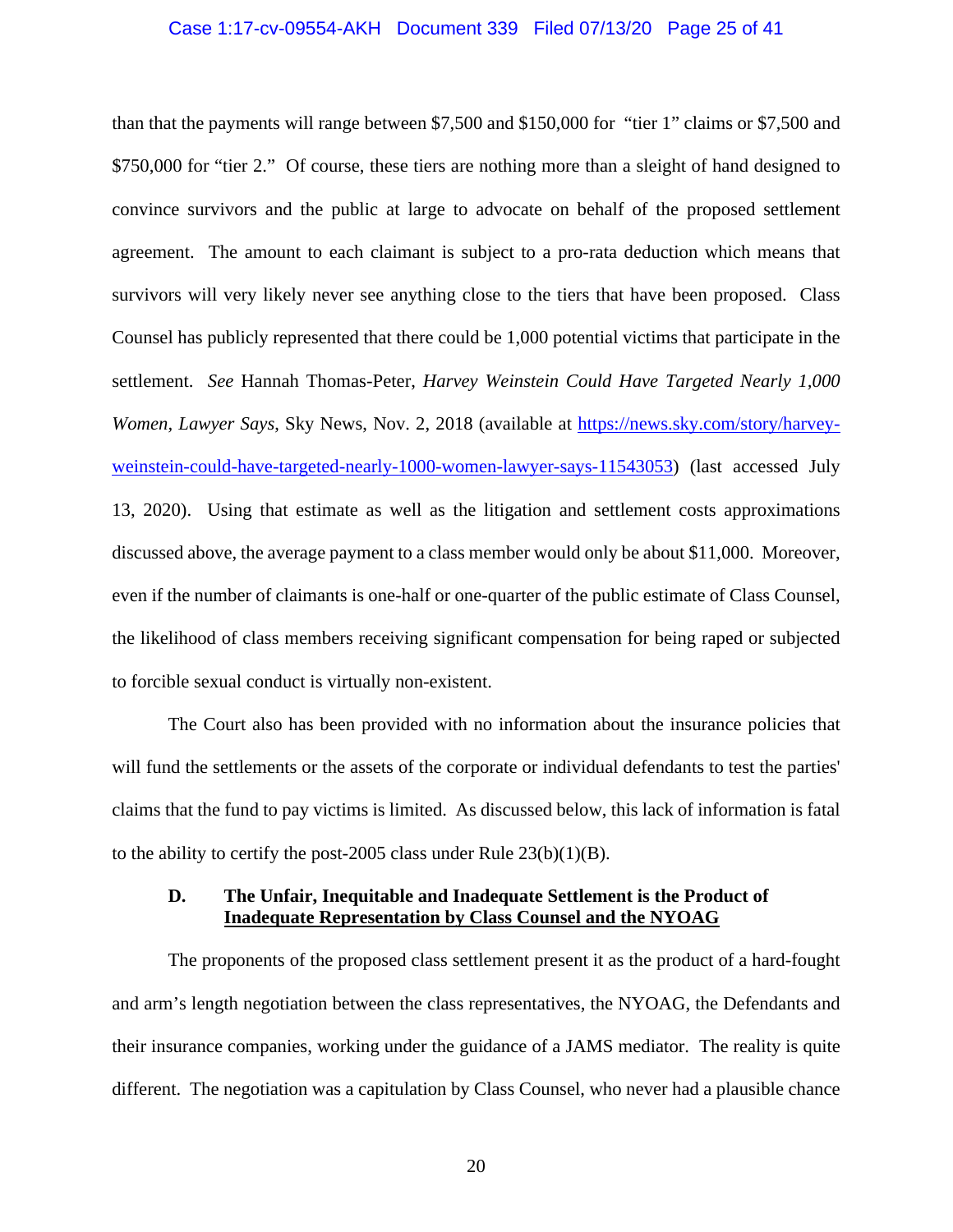## Case 1:17-cv-09554-AKH Document 339 Filed 07/13/20 Page 26 of 41

of having this action certified as a class in litigation and who was thus determined to settle, no matter how inadequate the deal, to recoup "common fund" attorneys' fees that could not be achieved in litigation. Attorneys for survivors who did not go along with this surrender were shut out of the negotiation. The NYOAG endorses this result because it is not willing to litigate its case and the Attorney General of New York wishes to claim a political "victory."

## **1. History of Negotiation**

 For the Court to understand these negotiations, the Objectors offer the following chronology, which is necessarily limited because counsel for the Objectors were excluded from much of the process.

 In or about October 2018, Class Counsel informed counsel representing individual plaintiffs with claims against Harvey Weinstein of ongoing settlement negotiations between lawyers for the purported class, the NYOAG, the Defendants, and insurance carriers. Class Counsel had made a demand on behalf of the purported class without consulting with most, if not all, of the lawyers representing individual plaintiffs who did not wish to proceed on a class-wide basis. From the very first meetings with Class Counsel and lawyers for the individual plaintiffs, the message from Class Counsel was threatening: If individual plaintiffs did not get on board with their strategy, Class Counsel would reach a settlement with Defendants, and use the powers of the bankruptcy court, including a channeling injunction, to force any objectors to accept their terms.

 Although attorneys for individual plaintiffs were invited to attend mediation sessions in late 2018, counsel for individual plaintiffs had no interaction with Defendants or the insurance company representatives, and essentially no opportunity to interact with the mediator, Jed Melnick. During these sessions, Class Counsel advised lawyers for the individual plaintiffs that a likely outcome was a total settlement fund of \$75 million, of which 15% percent of the amount recovered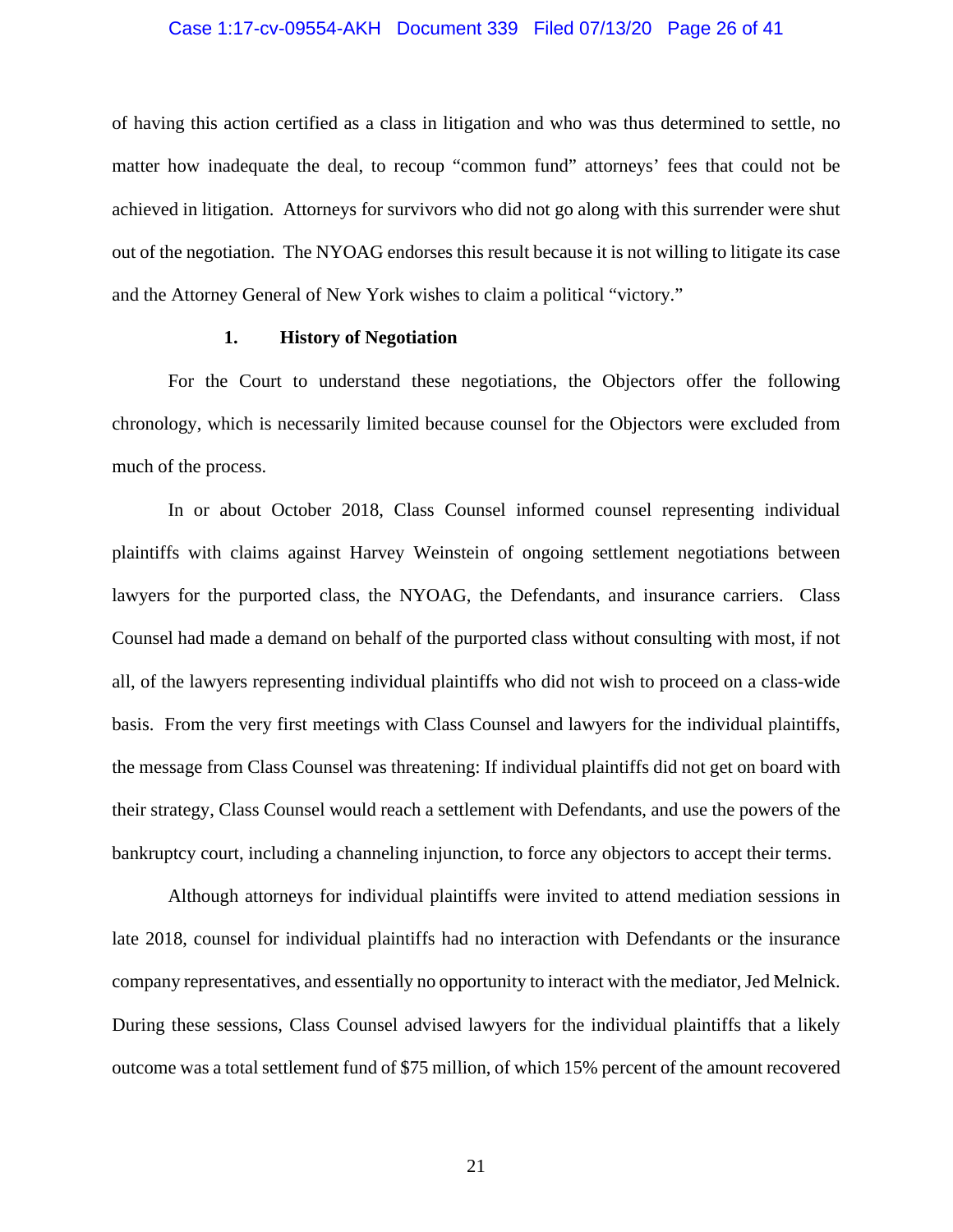## Case 1:17-cv-09554-AKH Document 339 Filed 07/13/20 Page 27 of 41

from TWC's insurers would be paid to TWC trade creditors. Under this projection, over \$65 million would be have been available to resolve claims related to Harvey Weinstein's sexual misconduct.

 On December 14, 2018, Class Counsel informed counsel for the individual plaintiffs that the mediator's proposed global settlement was \$60 million. After the reductions to pay TWC's trade creditors, this would have resulted in a net amount of at least \$52 million to settle claims related to Harvey Weinstein's sexual misconduct. The mediator's proposal did not allocate any money from the proposal to defense  $costs$ .<sup>7</sup> The mediator instructed the parties that they had one week to respond to this proposal. In connection with evaluating the mediator's proposal, Class Counsel informed counsel for the individual plaintiffs that they would seek no more than "20% in fees on the net after the trade and individual plaintiff payments."8 Declaration of Douglas H. Wigdor ("Wigdor Dec.") Ex. A. Given the projected Class Fund resulting from this proposal, this projection would have likely led to an attorney fee award to Class Counsel of at least \$8 million.

 Despite the possibility of Class Counsel receiving this large fee award, they pressured the individual plaintiffs to lower their settlement demands. When counsel for one of the Objectors herein informed Class Counsel that the plaintiff would not lower her settlement position to the

<sup>7</sup> As of the time of the mediator's proposal, counsel for individual plaintiffs had not been informed that either the insurers or the Defendants had raised the possibility that defendants' legal costs would have to be paid from the proposed fund for Weinstein sexual misconduct survivors and trade creditors. However, the mediator either knew or should have known this was an outstanding issue based on months of his discussions with Defendants and their insurers. That the mediator could have forwarded a "mediator's proposal" without accounting for such a critical aspect of Defendants' position was a catastrophic error.

<sup>8</sup> The reference to "individual plaintiff payment" referred to the separate pool of funds available to settle cases of individual plaintiffs apart from the class. As stated above, counsel for Objectors herein generally supported that concept if there was sufficient funding to achieve acceptable individual settlements.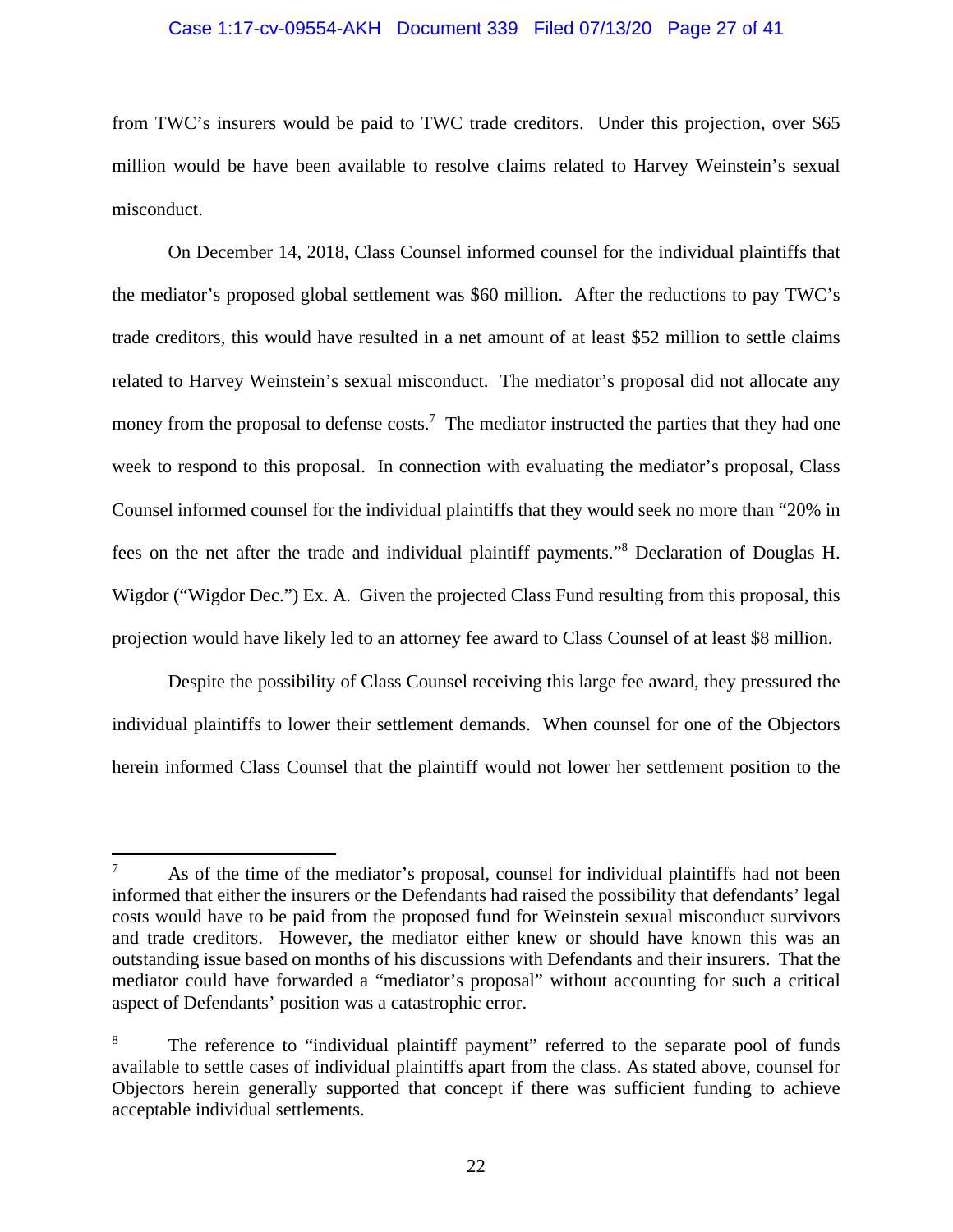## Case 1:17-cv-09554-AKH Document 339 Filed 07/13/20 Page 28 of 41

level that Class Counsel insisted to accommodate what Class Counsel characterized as a lowerthan-expected mediator's proposal, Class Counsel responded by repeating the threats that they had made from the outset: "So our option is to accept \$60m [mediator's proposal] and bring you in on a channeling injunction and you can object." Wigdor Dec. Ex. A at 1-2.

 Class Counsel did ultimately accept the \$60 million mediator's proposal within the one week that the mediator provided for both sides to accept or reject the proposal. However, the Defendants did not accept or reject the mediator's proposal in the allotted period. Still, the mediator kept the proposal open for weeks, under the theory that no party had yet said "no." In doing this, the mediator – either expressly or implicitly – made it clear to the Defendants that Class Counsel had accepted the proposal, which drastically reduced Class Counsel's bargaining position.

 While the deadline to respond to the mediator's proposal was extended indefinitely, Defendants and their insurers made it clear that defense costs would need to be deduced from the amounts being offered to Weinstein's victims. As this stalemate went on for weeks, Class Counsel "withdrew" from the mediation on February 5, 2019. But somehow, by late March 2019, settlement discussions renewed, inexplicably using the same mediator, Mr. Melnick, who had undermined Class Counsel in the first negotiation.

 On April 25, 2019, the insurers for Defendants offered a total of \$17 million to the Weinstein sexual misconduct victims. After another counterproposal by Class Counsel, on May 9, 2019, the insurers responded with a total offer to the Weinstein survivors and other TWC creditors of \$25 million, which would have yielded approximately \$21.5 million for the Weinstein survivors. Under this proposal, the insurers would also pay an additional \$16.5 million in legal fees to Harvey Weinstein, Robert Weinstein, and the former directors of TWC.<sup>9</sup> According to

9

The total value of this proposal was \$41.5 million.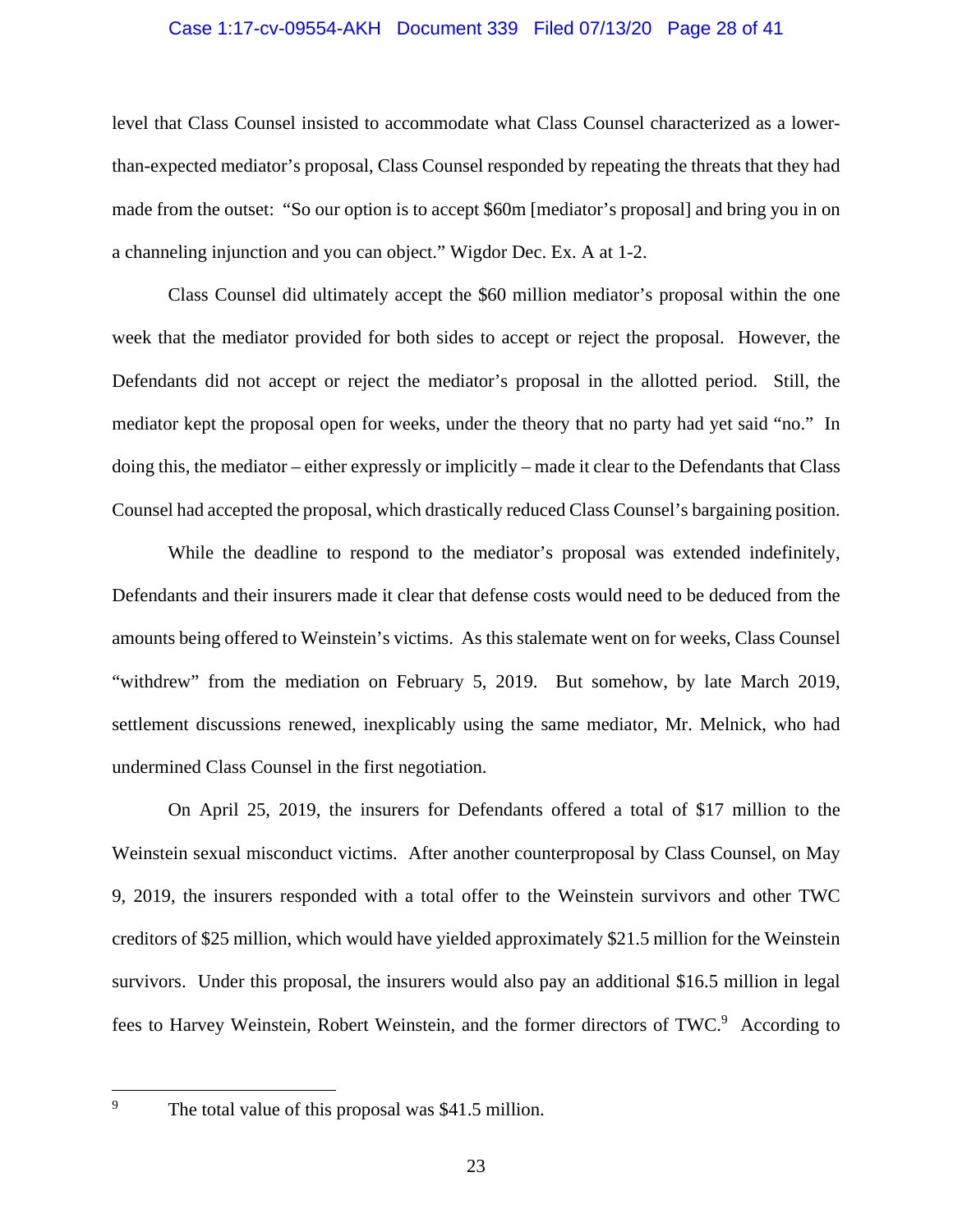## Case 1:17-cv-09554-AKH Document 339 Filed 07/13/20 Page 29 of 41

Class Counsel, this was a "best and final" offer from the insurers, which Class Counsel urged all individual plaintiffs to accept. This would have resulted in awards of approximately half of what the individual plaintiffs previously said they would accept. Class Counsel also advised that if this settlement was approved, they would seek fees and expenses not to exceed 25% of the settlement fund.

 After counsel for Objectors informed Class Counsel that one of the Objectors would not accept their proposal, the "best and final" offer of the insurance companies increased by roughly \$5 million, to the current overall proposal of \$46,786,000. However, by this point, counsel for the Objectors were no longer included in settlement discussions. Thereafter, Class Counsel and the NYOAG acquiesced to various demands by Defendants and the insurers concerning the rights of the Non-Settling Plaintiffs, including: (1) waiving their rights to pursue claims against TWC or its Insurers; (2) forgoing the right to appeal the dismissal of all claims against Robert Weinstein or any of the Directors of TWC; and (3) providing Harvey Weinstein and Robert Weinstein an additional \$1.5 million to defend against their claims. A settlement term sheet was not signed until November 2019, and settlement documents were not executed until June 2020.

## **2. Class Counsel and NYOAG Did Not Adequately Represent the Interests of Class Members and Other Weinstein Sexual Misconduct Survivors**

 As discussed above, from October 2018 through May 2019, Class Counsel's projected settlement for victims of Harvey Weinstein's sexual misconduct declined from \$64 million to \$51 million to what has ultimately become less than \$19 million for the class and \$5.4 for individual plaintiffs, a total of less than \$25 million. But no matter how low the offer from Defendants and their insurers declined, Class Counsel continued to negotiate instead of litigating their case. Class Counsel tries to justify this failure in part based on TWC's bankruptcy. But well after the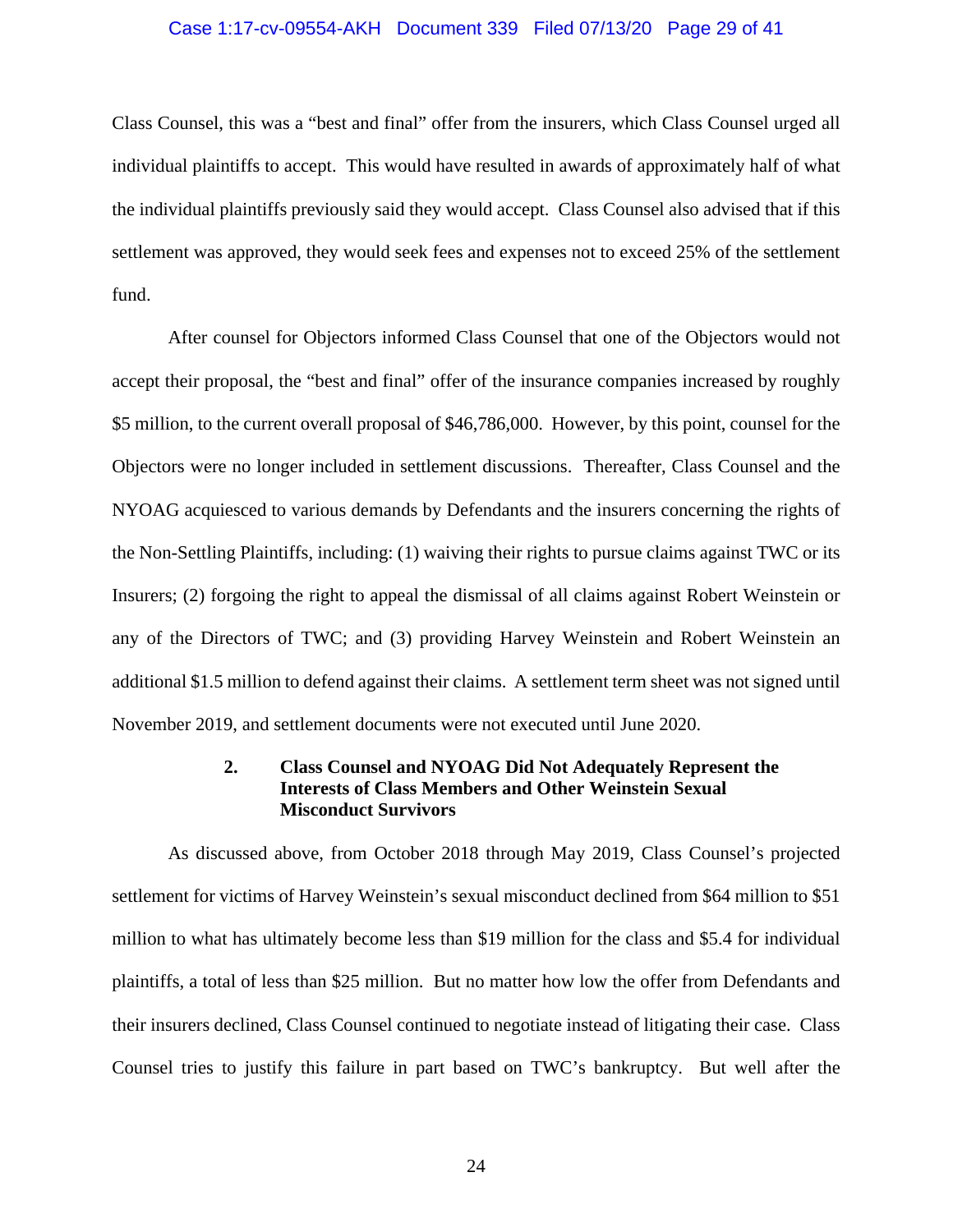## Case 1:17-cv-09554-AKH Document 339 Filed 07/13/20 Page 30 of 41

bankruptcy, Class Counsel still claimed that a fund of two to three times the present settlement was still achievable. Class Counsel also points to adverse court decisions in this case and others, but the vast majority of the claims brought on behalf of the class representatives in this action were plainly time-barred, and the Court's decision to dismiss those claims was entirely foreseeable.

Class Counsel also seeks to claim credit for getting the Defendants and their insurers to create a victim's fund, but the notion that the Defendants or their insurers ever took seriously the possibility of a class action being certified in this matter is fanciful. As the Court noted as early as September 2018, this is a matter in which "individual situations it seems to me predominate over the class issues." Dkt. No. 128 at 49. No matter how implausible, however, Class Counsel could not relinquish the fiction that this action could be litigated on a class-wide basis because it is the only way Class Counsel could receive attorneys' fees from a common fund, rather than settle for a contingent fee on the class representatives' largely time-barred claims. That such a motivation predominates here is apparent from the fact that the percentage of the common fund that Class Counsel seeks in fees has increased from 20% to 25% even while the value of that proposed fund has plummeted.

Unwilling to litigate, and driven to settle at all costs, Class Counsel argues that the present result is better for most of Harvey Weinstein's victims because, in the absence of a common fund, TWC will liquidate in bankruptcy and most members of the class will not receive any recovery. But Class Counsel should have no right to make that decision on behalf of survivors who want to continue to pursue their claims. The number of objectors to this settlement suggests that there are many victims of Harvey Weinstein who are determined to litigate and have their day in court, and who are not willing to accept any amount dictated by Defendants and their insurers.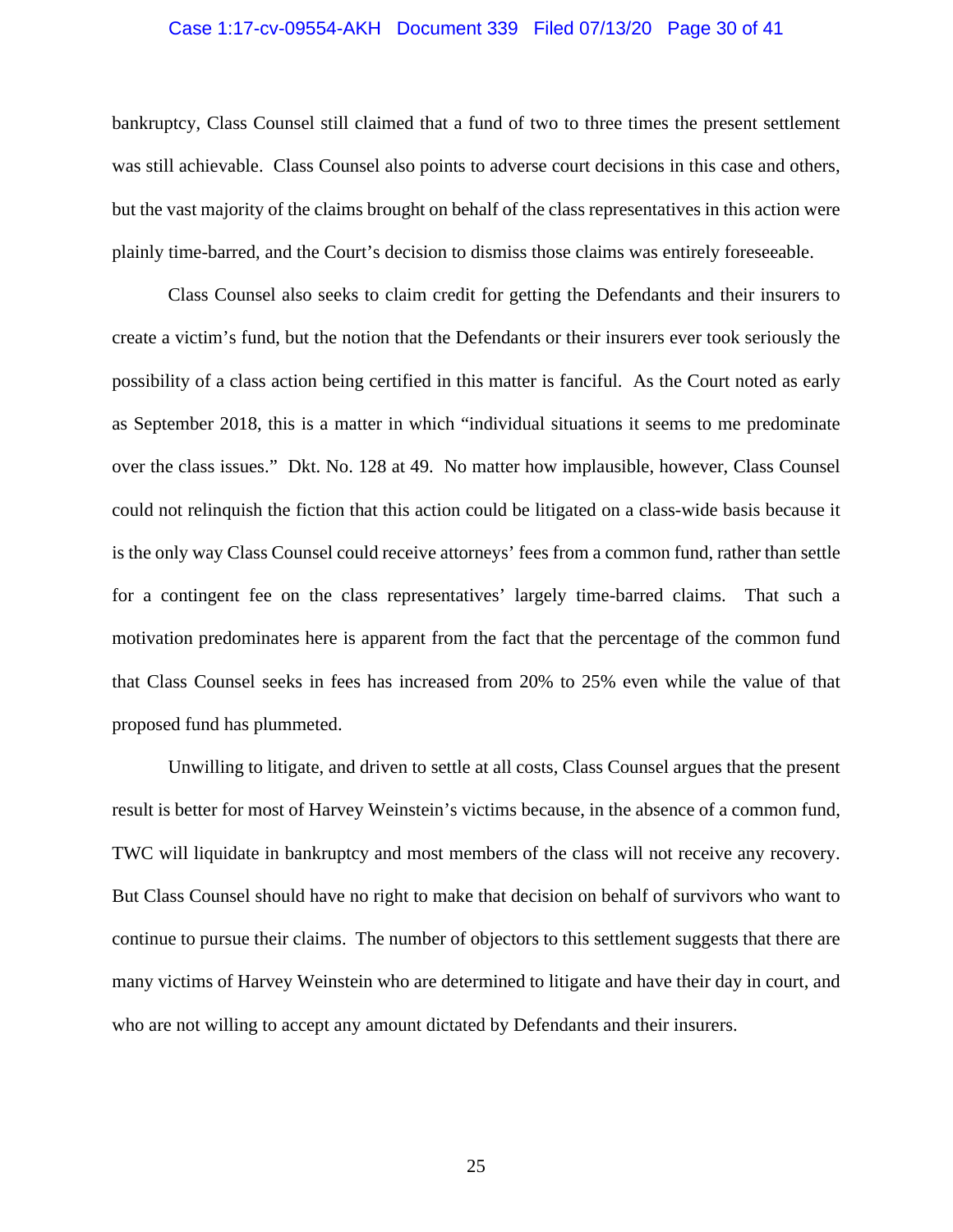## Case 1:17-cv-09554-AKH Document 339 Filed 07/13/20 Page 31 of 41

In the effort to settle by any means, Class Counsel has been abetted by the current Attorney General of New York State, who has failed to pursue the case brought by her predecessor's administration on behalf of TWC employees. While NYOAG makes much of its "investigation," the docket of their case reflects that, for nearly one and a half years, they have done *nothing* but stipulate to delays. *People of The State of New York v. Harvey Weinstein et. al*, Index No. 450293/2018 (Sup. Ct. N.Y. Cty). This dereliction is even more inexplicable because a judge in the court where the NYOAG case is pending denied a motion to dismiss by Robert Weinstein in a case brought by a TWC employee under the same legal theory asserted by the NYOAG. *See Rehal v. Weinstein*, No. 151738/2018, 2019 WL 2088435, at \*5 (N.Y. Sup. Ct. May 13, 2019). If NYOAG attempted to use this decision to press its claims against Robert Weinstein and to add the other former directors of TWC, it is quite likely that a vastly superior settlement could be achieved for all victims. Instead, NYOAG is willing to drop its investigation, allow Defendants to trample on the rights of Non-Settling Plaintiffs, and issue a press release touting its "win."<sup>10</sup>

In sum, the proposed settlement before the Court is the product of negotiation by counsel who lacked any inclination to litigate the claims on behalf of Harvey Weinstein's numerous victims. The inadequate and unfair results produced from such a settlement should not be approved by this Court.

## **III. THE PROPOSED CLASSES ARE NOT CERTIFIABLE**

In *Amchem Products, Inc. v. Windsor*, 521 U.S. 591 (1997), the Supreme Court "cautioned that the fairness inquiry under Rule 23(e) does not supplant the Rule 23(a) and (b) requirements, but instead 'function[s] as an additional requirement." *In re Am. Intern. Group, Inc. Sec. Litig.*,

<sup>10</sup> *See* https://ag.ny.gov/press-release/2020/attorney-general-james-helps-secure-19-millionsexual-misconduct-and-workplace (last accessed July 13, 2020).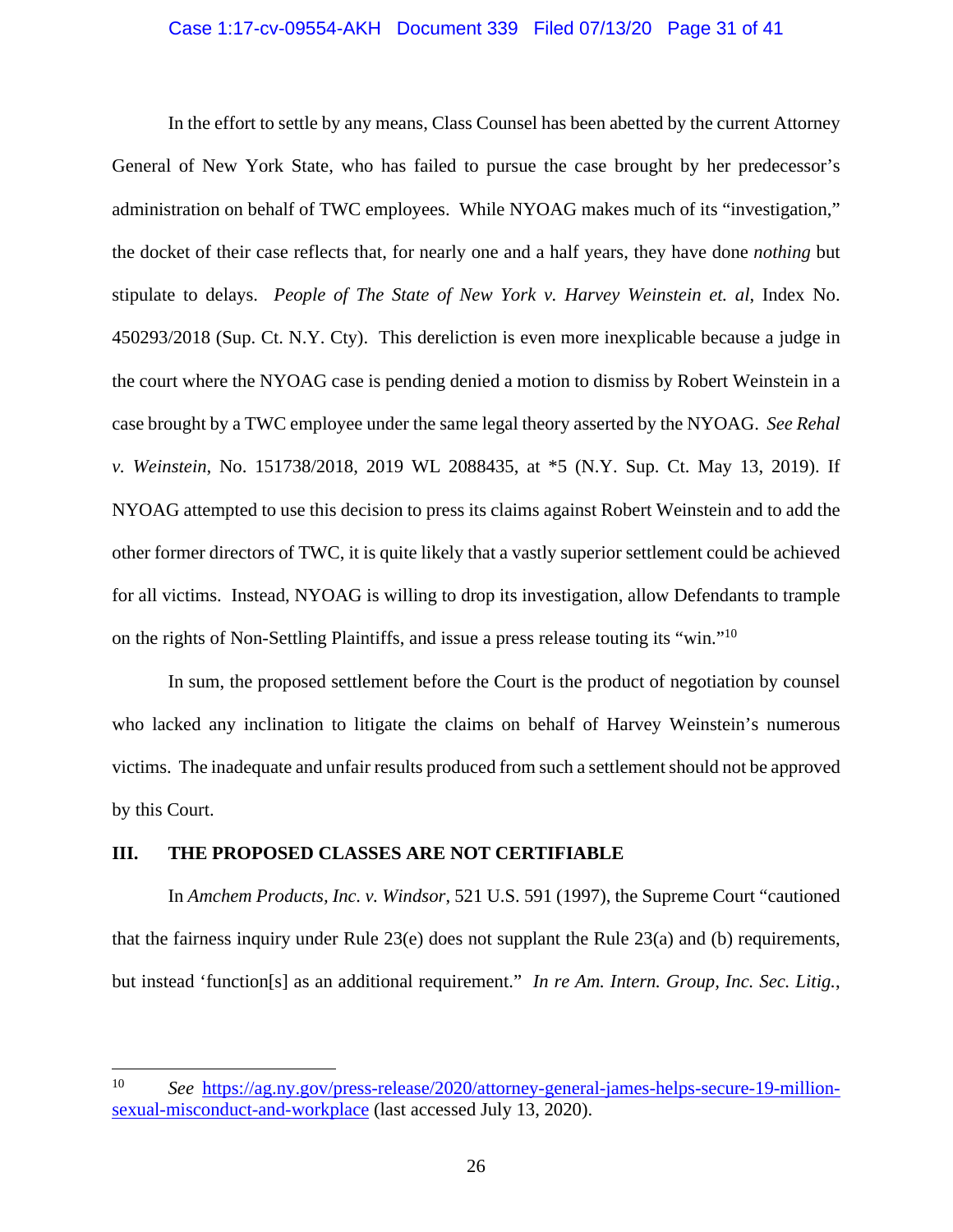689 F.3d 229, 239 n.8 (2d Cir. 2012) (citing *Amchem*, 532 U.S. at 621). The Second Circuit has instructed district courts to pay particular "attention to *Amchem*'s guidance that in the settlement context Rule 23's requirements 'designed to protect absentees by blocking unwarranted or overbroad class definitions demand undiluted, even heightened, attention.'" *Id.* (quoting *Amchem*, 521 U.S. at 620). As discussed below, the proposed classes do not meet Rule 23(a)'s typicality and adequacy of representation requirement and are not appropriate class actions under Rule 23(b).

## **A. Rule 23(a) Factors of Typicality and Adequacy of Representation Are Not Met**

To be certified as a class action there must be a finding that numerosity, commonality, typicality, and adequacy of representation exits. Rule 23(a). For the most part, the class representatives have claims under the sex-trafficking act that are not typical of class members, including some of the Objectors, who have timely claims under state law. Although one of the proposed class representatives, Jill Doe, who filed a *separate* class action in 2019 that includes state law claims against Defendants, her claim is inexplicably resolved as part of the *Geiss* class action without any distinction between the types of claims.

As detailed above, the adequacy of representation is not satisfied given Class Counsel's incentive to settle at all costs, and the weakness of the representative plaintiffs' claims that led Class Counsel to condone such a grossly unfair, unreasonable and wholly inadequate settlement to the detriment of potential class members who have valid claims. Thus, the proposed class fails to satisfy the typicality and adequacy of representation criteria necessary for certification.

## **B. The Post-2005 Class Cannot Be Certified Under Rule 23(b)(1)**

The settling parties seek to certify the post-2005 class as a limited fund mandatory class action under Rule 23(b)(1). However, the proposed post-2005 class fails to satisfy any of the characteristics that the Supreme Court has held to be presumptively necessary in light of the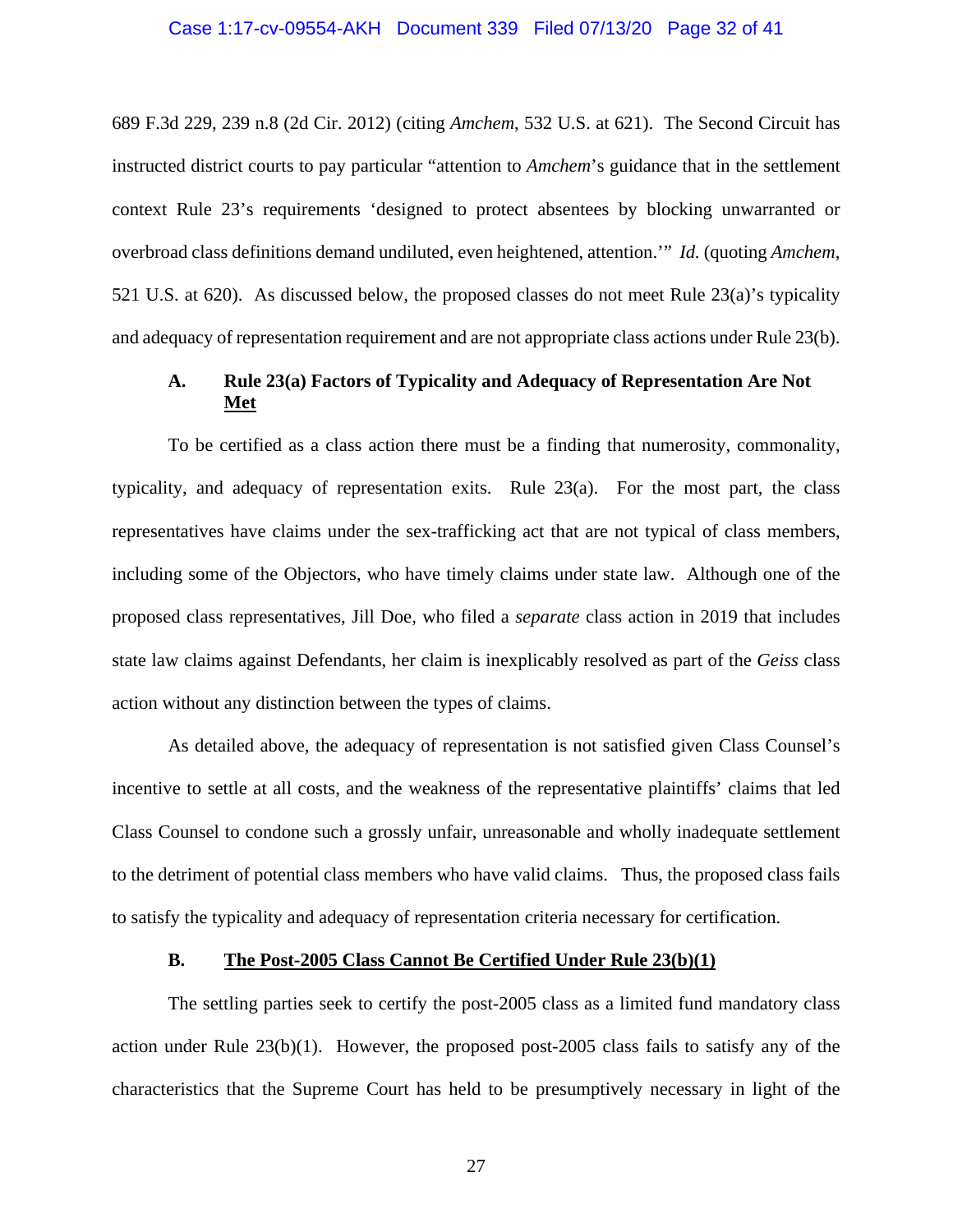## Case 1:17-cv-09554-AKH Document 339 Filed 07/13/20 Page 33 of 41

"serious constitutional concerns that come with any attempt to aggregate individual tort claims on a limited fund rationale." *Ortiz*, 527 U.S. at 846. These presumptively necessary characteristics are: (1) "a 'fund' with a definitely ascertained limit," (2) "all of which would be distributed to satisfy all those with liquidated claims based on a common theory of liability," (3) "by an equitable, pro rata distribution." *Ortiz v. Fibreboard Corp.*, 527 U.S. 815 (1999); *Doe v. Karadzic*, 192 F.R.D. 133, 138 (S.D.N.Y. 2000).

#### **1. No Evidence That A Limited Fund Exists**

The Court must make an independent factual finding that a limited fund exists before it can certify a mandatory limited funds class. As the Supreme Court explained in *Ortiz*, "the settling parties must present not only their agreement, but evidence on which the district court may ascertain the limit and the insufficiency of the fund, with support in findings of fact following a proceeding in which the evidence is subject to challenge." *Ortiz*, 527 U.S. at 849; *Doe v. Karadzic*, 192 F.R.D. at 143 ("*Ortiz* unequivocally proclaims that 'objecting and unidentified class members alike are entitled to have the issue settled by specific evidentiary findings independent of the agreement of defendants and conflicted class counsel.'") (quoting *Ortiz*, 527 U.S. at 853). As explained below, the Court lacks an evidentiary record to make this assessment.

The Court does not have copies of the insurance policies to ascertain the limits of these policies that could total in the hundreds of millions*.* The Court also does not have any of the policy exclusions or disclaimers of coverage to evaluate whether there exists coverage for the claims. While there is a brief reference to the insurance policies not covering Harvey Weinstein's intentional conduct, the policies likely do cover the defense and indemnification of the alleged *negligent* conduct of TWC and its officers and directors. The Court must be provided with all the insurance information before it can make a finding that the policies are insufficient to cover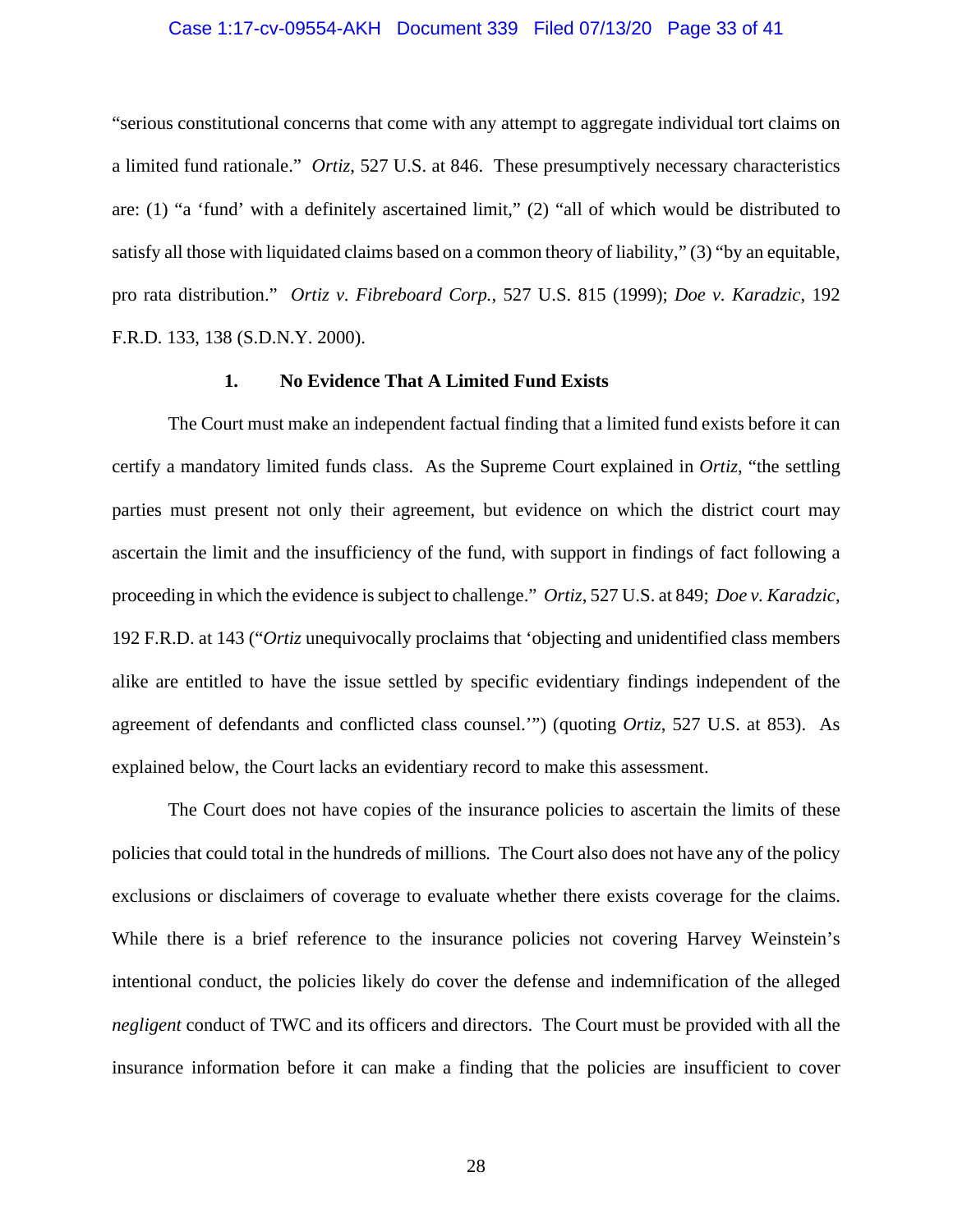## Case 1:17-cv-09554-AKH Document 339 Filed 07/13/20 Page 34 of 41

potential claims. *In re Granada Partnerships Secs. Litig.*, 803 F. Supp. 1236, 1244 (S.D. Tex. 1992) ("This Court has further determined that the National Union policy proceeds available to satisfy plaintiffs' claims constitute a limited fund under the standards and circumstances…."); *Trautz v. Weisman*, 846 F. Supp. 1160, 1169 (S.D.N.Y.1994) ("[N]o evidence has been submitted to establish the amount of funds defendants will have at their disposal should plaintiffs prevail.").<sup>11</sup>

The Court also has no information about the net worth of the officers and directors alleged to have enabled Harvey Weinstein's sexual misconduct – several of whom are *billionaires*. *See Doe v. Karadzic*, 192 F.R.D. at 141 (holding that where the defendants are individuals rather than corporate entities, "plaintiffs must establish not only that the defendant's current net worth is insufficient to satisfy a potential judgment, but also a substantial probability that the defendant will be unable to pay such claims over the life of the judgment"). Incredibly, none of these people are contributing a dime of their own money to the settlement, including Harvey Weinstein, a convicted rapist. Even if these individuals were contributing some of their assets, which they are not, that would still be insufficient to establish that a limited fund exists.<sup>12</sup>

Finally, even though TWC has filed bankruptcy, the motion papers do not explain why the bankruptcy is proceeding under a Chapter 11 reorganization rather than a Chapter 7 liquidation when the company has already ceased operations and sold its assets. What the motion papers do not tell the Court is that if there was a conversion to Chapter 7 then the bankruptcy trustee could

 $11$  There are also no details on the potential exposure to Defendants if all the class members' claims were liquidated. Considering that the proposed class consists of claims that are time-barred, the Court should not take the parties' word that there are insufficient assets to cover these claims.

<sup>&</sup>lt;sup>12</sup> The settling parties claim that it does not matter that the Director Defendants are not depleting any of their assets because all that matters is whether the amount recovered by the class is fair. But the decisions cited in support of this proposition were all decided before *Ortiz* and therefore are no longer good law.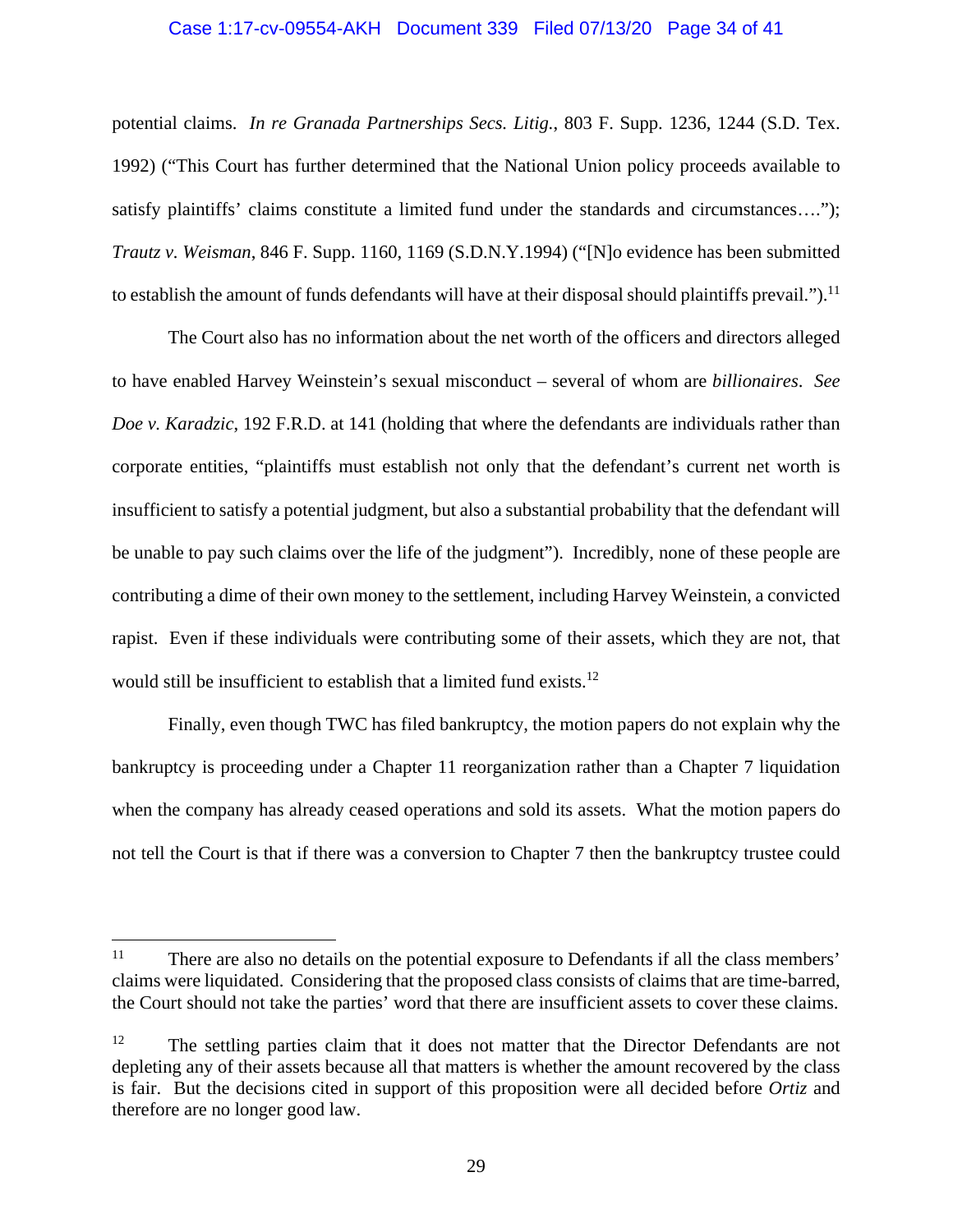## Case 1:17-cv-09554-AKH Document 339 Filed 07/13/20 Page 35 of 41

bring claims against TWC officers and directors for their breach of fiduciary duty for enabling Harvey Weinstein to engage in sexual misconduct. The proposed class and bankruptcy settlement under Chapter 11 prevents that and effectively releases the individual officers and directors from any liability while at the same time not requiring them to contribute any money towards the settlement. The proposed settlement is a means to benefit the individual defendants, including Harvey Weinstein, to the detriment of the proposed class. This kind of settlement is directly contrary to the intent of a limited funds class. *Ortiz*, 527 U.S. at 839 ("The limited fund cases thus ensured that the class as a whole was given the best deal; they did not give a defendant a better deal than *seriatim* litigation would have produced.")

## **2. There is No Common Theory of Liability**

The proposed settlement is not being "distributed to satisfy all those with liquidated claims based on a common theory of liability." *Ortiz*, 527 U.S. at 841. Here, the members of the proposed class do not "state a claim on a single or repeated set of facts, invoking a common theory of recovery." Id. at 839. Rather, the conduct that gives rise to their claims ranges from unwanted penetration to stalking, verbal harassment, and retaliation. The theories of recovery also range from that under tort and sex-trafficking laws to employment statutes. A limited fund class cannot simply lump all these differing factual scenarios and legal theories into one mandatory class. Since there is no common theory of liability there can be no limited fund class settlement.

#### **3. There is an Inequitable Distribution**

 The proposed settlement fund does not distribute all the funds to potential class members based on an equitable, pro rata distribution. *See Ortiz*, 527 U.S. at 841. As explained above, the proposed settlement treats Non-Settling Plaintiffs differently than the proposed class by mandating that they release claims against TWC and its officers and directors without receiving adequate

30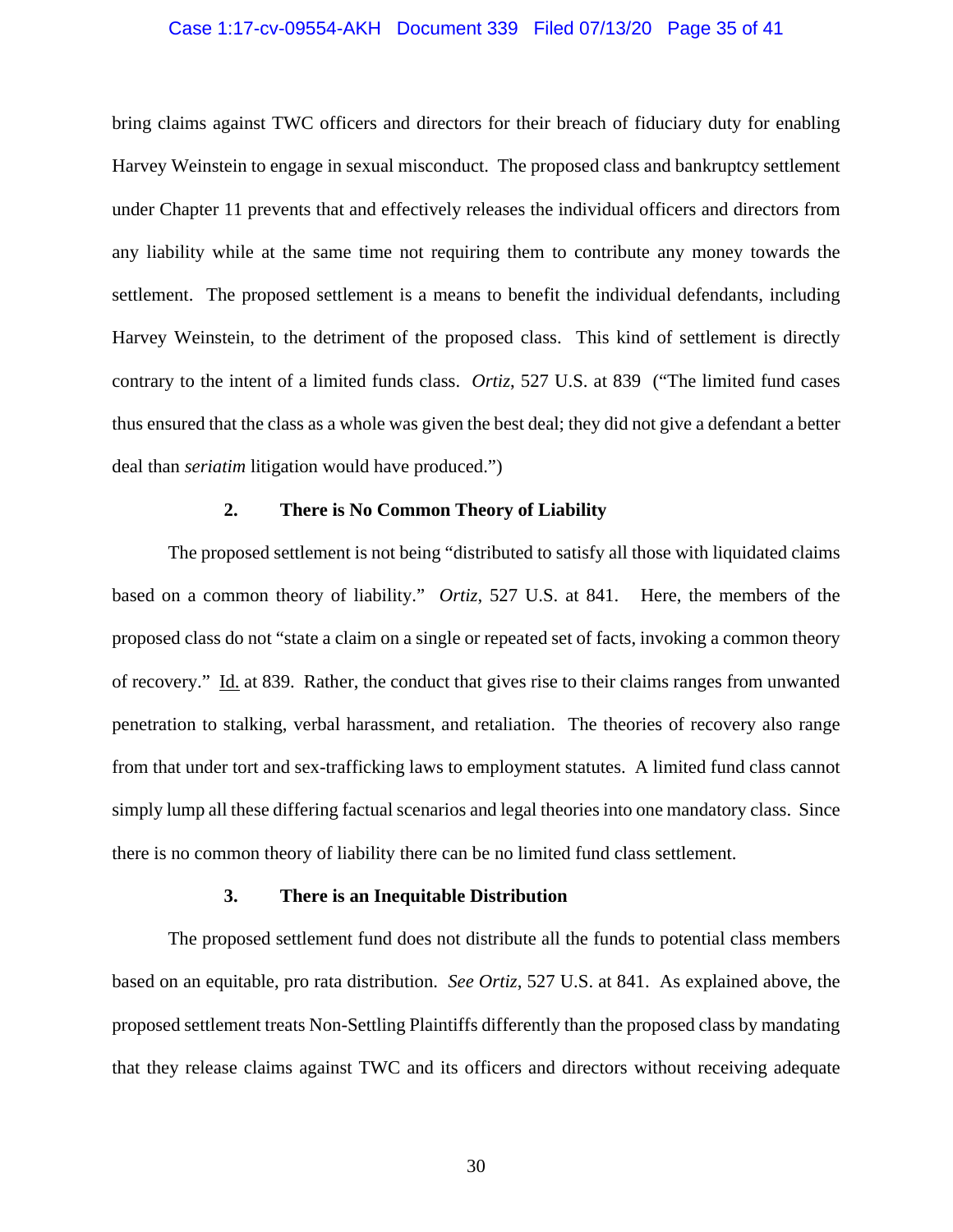## Case 1:17-cv-09554-AKH Document 339 Filed 07/13/20 Page 36 of 41

compensation. There is also a separate group of 14 Individual Plaintiffs who would otherwise fall within the class that has negotiated a deal to take \$5.4 million out of the purportedly limited fund. The proposed point system also does not ensure that the proposed class members will be treated equitably and gives complete discretion to the special master to decide what each claimant receives.

 Because the post-2005 class does not meet any of the necessary characteristics of a limited funds class, the proposed class cannot be certified under Rule 23(b)(1).

## **C. The Pre-2005 Class Cannot Be Certified Under Rule 23(b)(3)**

The pre-2005 class is not certifiable under Rule  $23(b)(3)$  because the proposed class does not satisfy the predominance and superiority requirement. Here, there has been no factual showing that '"the legal or factual questions that qualify each class member's case as a genuine controversy' are sufficiently similar as to yield a cohesive class." *In re Am. Intern. Group, Inc. Sec. Litig.*, 689 F.3d at 240 (quoting *Amchem*, 521 U.S. at 623). As the Second Circuit has explained, the "focus of this analysis is on 'questions that preexist any settlement,' and not on whether all class members have 'a common interest in a fair compromise' of their claims." *In re Am. Intern. Group, Inc. Sec. Litig.*, 689 F.3d at 240 (quoting *Amchem*, 521 U.S. at 623). As explained above, the proposed class covers a wide range of conduct and legal theories that are inappropriately being lumped together into one settlement under the most generalized of theories. Therefore, the vast legal and factual variations of the proposed class do not satisfy the predominance inquiry.

A class action is also not the superior method to resolve the claims of the proposed class where some of the class members have timely claims alleging egregious conduct and others have untimely claims alleging less serious offenses. The lack of superiority is evidenced by the fact that there are significantly more plaintiffs with pending litigations that are not participating in the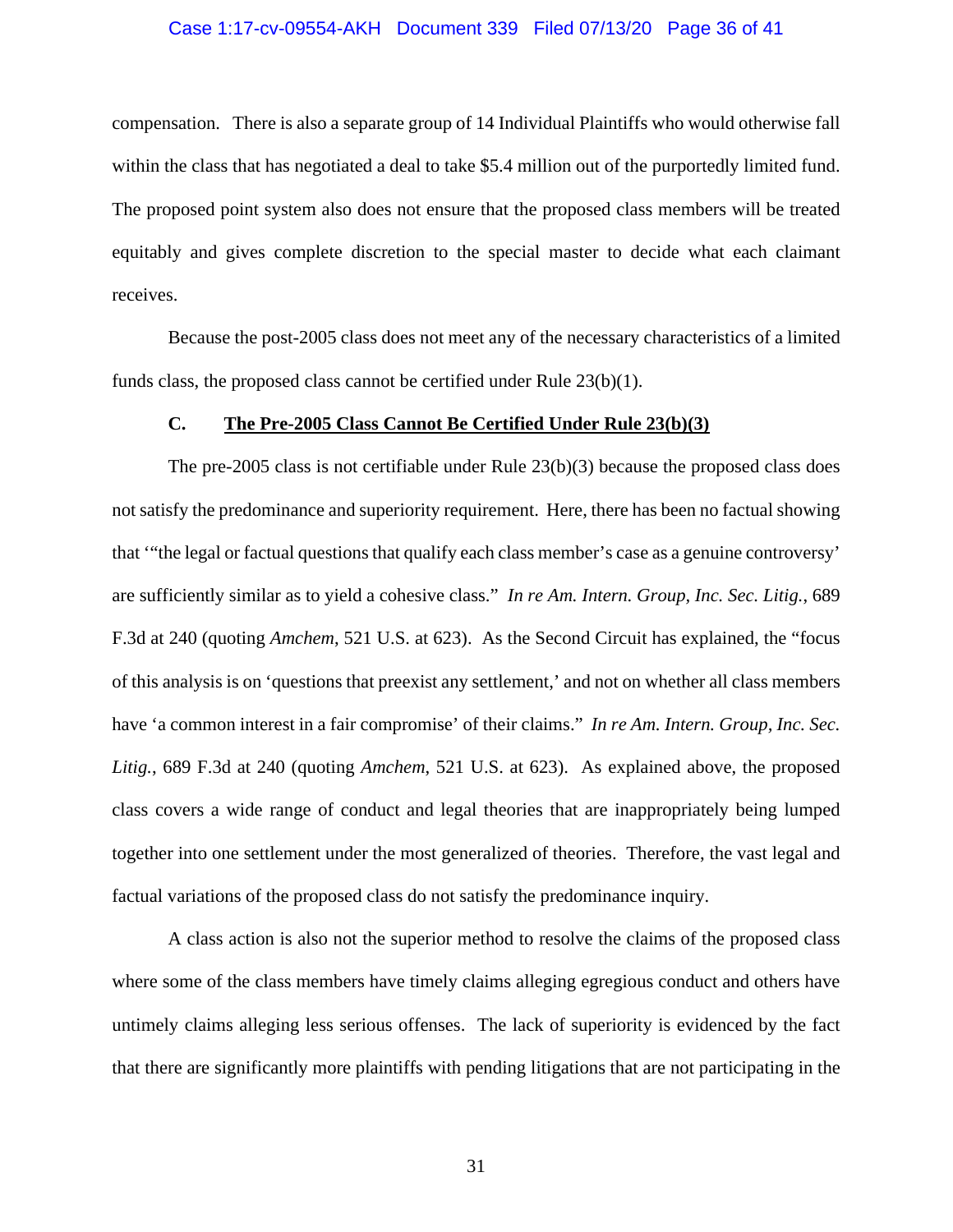#### Case 1:17-cv-09554-AKH Document 339 Filed 07/13/20 Page 37 of 41

class (either through objecting or by accepting a separate side deal) than there are plaintiffs who want to participate in the settlement.

Because the claims of the class are diverse, and most of the plaintiffs with pending litigations are not participating in the class, the pre-2005 class should not be certified under Rule  $23(b)(3)$ .

## **IV. THE COURT SHOULD CONSIDER THESE OBJECTIONS IN DETERMINING PRELIMINARY APPROVAL**

As described above, Class Counsel throughout the negotiation process threatened the plaintiffs who did not go along with their plans and shut out those deemed to be uncooperative. Consistent with that approach, even before Objectors have had the opportunity to be heard, Class Counsel has preemptively requested that the Court refuse to even consider their views. *See* Reply Memorandum of Law in Support of Motion for Preliminary Class Certification Approval ("Reply Mem."), Dkt. No 337 at 17-19. But their arguments, which seek to silence sexual assault survivors, have no merit. Class Counsel does not seek to preserve procedural regularity, they are desperate for the Court not to hear from the many objectors to this deal.

To begin, Class Counsel asserts that objections to a proposed settlement may not be heard in opposition to a motion for preliminary approval, and that a court may only consider objections in the context of a hearing on final approval. *Id.* at 2. But nothing in Rule 23 prevents a district court from considering objections in connection with a preliminary approval motion. The 2018 Amendments to Rule 23 created a heightened standard of review at the preliminary approval stage that makes it imperative for the Court to consider objections at the earliest possible stage. Rule 23(e)(1). There also is no need to defer consideration of the objections because Class Counsel should have already included in their motion for preliminary approval "all available materials they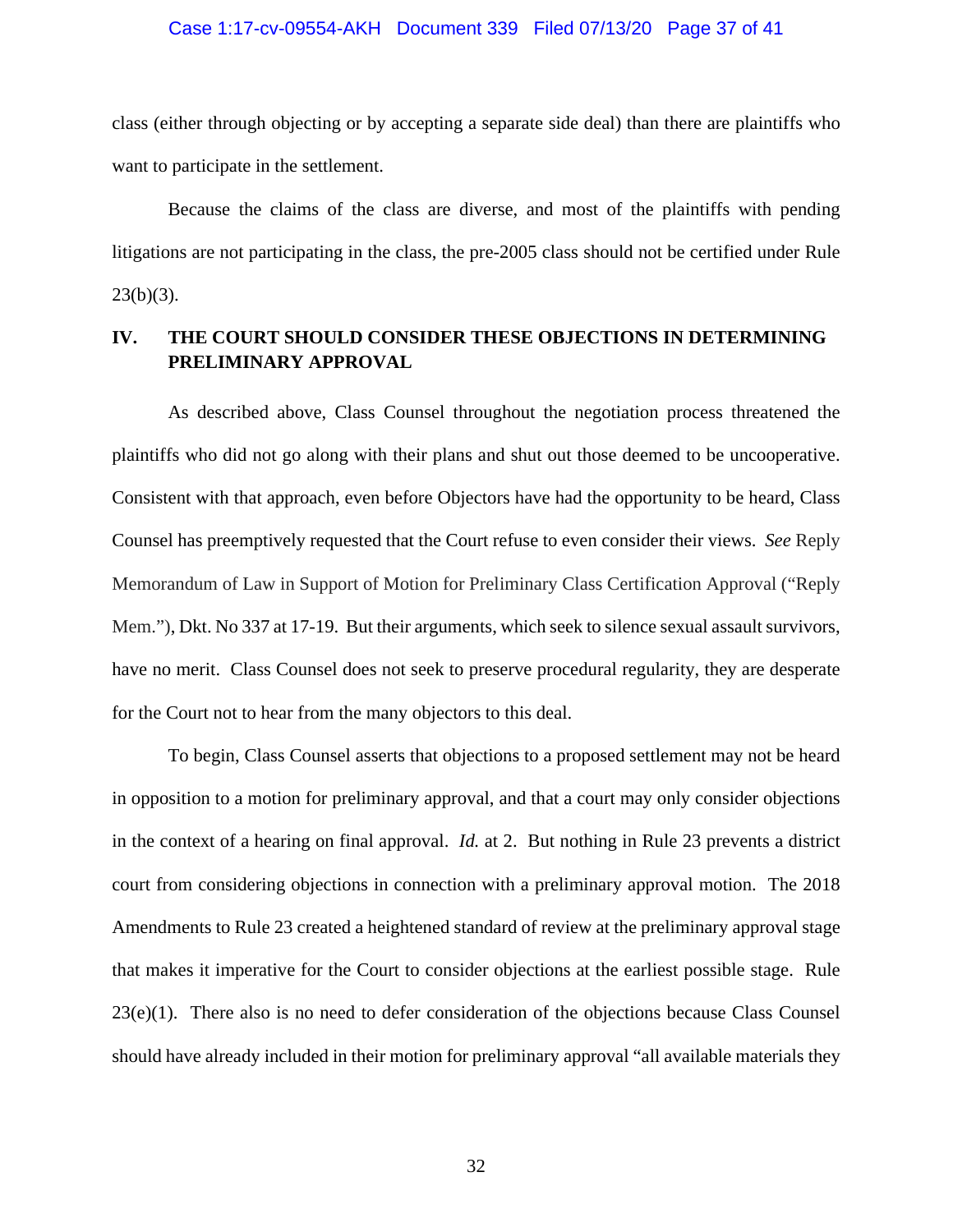#### Case 1:17-cv-09554-AKH Document 339 Filed 07/13/20 Page 38 of 41

intend to submit to support approval under Rule 23(e)(2) and that they intend to make available to class members." *See* 2018 Advisory Notes to Rule 23(e)(1).

Just last week, a federal judge considering preliminary class approval in a products liability case rejected the very same argument advanced by Class Counsel here, explaining "[t]o the extent the plaintiffs and [defendant] suggest that it would be no big deal to wait until the final approval stage before fully considering objections to this settlement agreement, they are wrong." *In re Roundup Prod. Liab. Litig.*, No. 16 MD 02741 (VC), 2020 WL 3723305, at \*1 (N.D. Cal. July 6, 2020); *see also In re Payment Card Interchange Fee & Merch. Disc. Antitrust Litig.*, No. 05 MD 1720, 2020 WL 29781, at \*2 (E.D.N.Y. Jan. 2, 2020) (noting that district court judge previously overseeing case "invited all parties opposing preliminary approval to submit their written objections . . . and scheduled oral argument on the preliminary approval motion"). The approach of deferring consideration of all objections until the final approval stage is particularly wrongheaded in "complex, expensive-to-administer settlements like the one proposed here." *In re Roundup Prod. Liab. Litig.*, 2020 WL 3723305, at \*1.

If preliminary approval is granted as a result of the Court ignoring any objections, as Class Counsel proposes, the result will be the expenditure of significant resources to issue notice to potential class members about a proposed settlement that is doomed to fail. *Cotter v. Lyft, Inc.*, 193 F. Supp. 3d 1030, 1037 (N.D. Cal. 2016) (approving consideration of objections at an early stage because "by scrutinizing the agreement carefully at the initial stage and identifying any flaws that can be identified, the court allows the parties to decide how to respond to those flaws (whether by fixing them or opting not to settle) before they waste a great deal of time and money in the notice and opt-out process"). Moreover, the proposed settlement notice misleads class members into believing that compensation will be as much as  $$750,000$ , when in fact such a result – or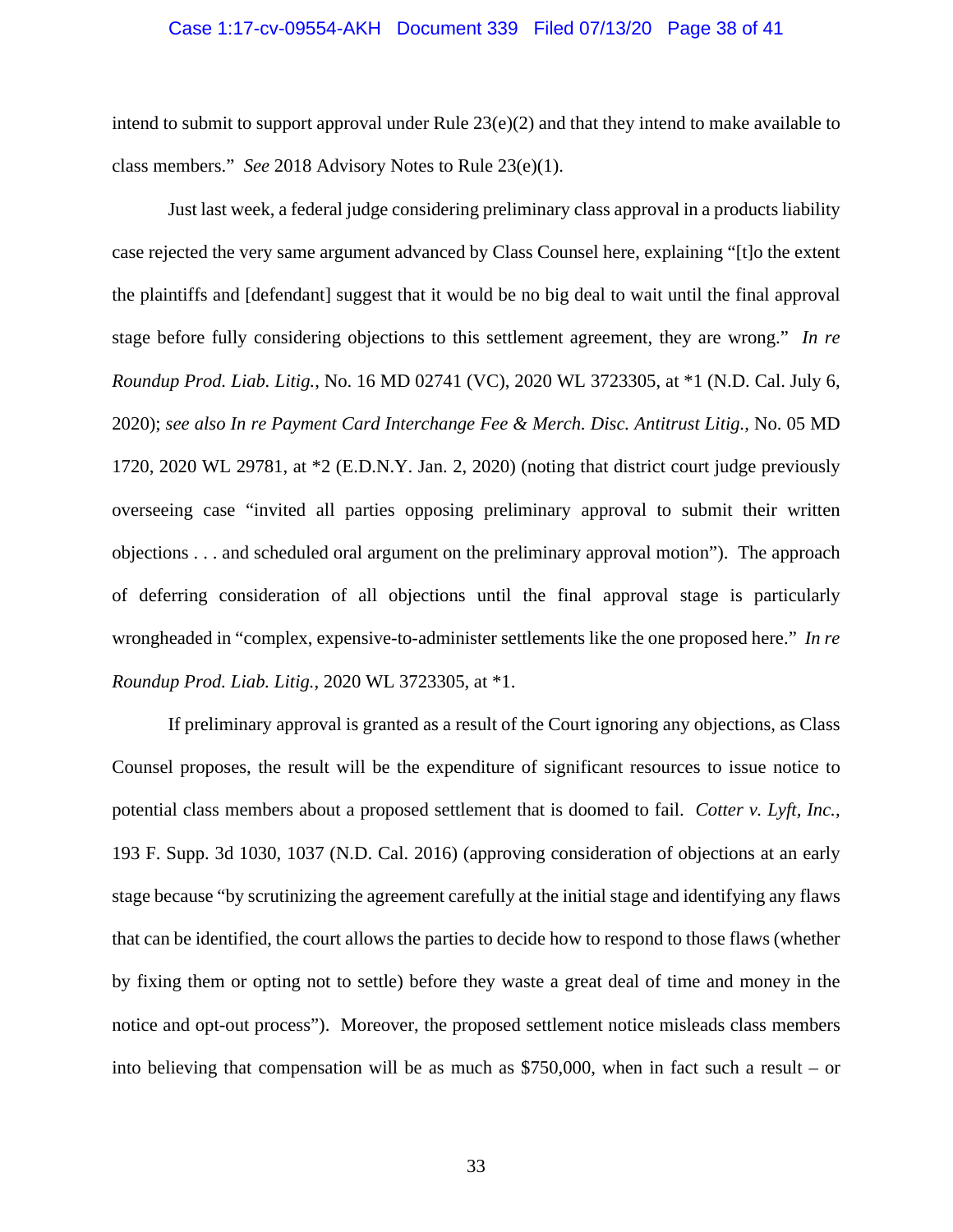## Case 1:17-cv-09554-AKH Document 339 Filed 07/13/20 Page 39 of 41

anything close – is impossible given Class Counsel's own estimation of the size of the class. The proposed settlement and notice also fails to give prospective class members any meaningful information about how their claims will be evaluated and compensation amounts decided. There is simply no reason to waste resources when it is already clear, on the record before the Court, that the proposed settlement should be rejected.

Not content to silence the Objectors at this stage, Class Counsel also implausibly argues that four of the Objectors have no standing to *ever* be heard before this Court because they objected to the settlement during the negotiations or signed a release. First, Class Counsel cannot intentionally exclude prospective class members from a proposed class settlement because they were vocal about their objections to the settlement during negotiations. Class Counsel's attempt to exclude specific individuals from the agreement to thwart off their objections is improper and an affront to the Rule 23 safeguards designed to protect prospective class members. *See* CSA ¶ 79. Second, while Wedil David and Dominique Huett are expressly excluded from the settlement class, *see id.*, the proposed settlement and related bankruptcy global settlement will have extraordinarily damaging consequences for their ability to pursue their claims. *See supra* at p. 10. Most notably, Ms. David and Ms. Huett would lose the right to seek recovery from the TWC or its insurers for nominal compensation. Ms. David would also lose the right to pursue a meritorious appeal of the dismissal of Robert Weinstein and the former directors named as defendants in her action. The agreements further funnels away from the class to Harvey and Robert Weinstein an additional \$1.5 million to defend against Ms. David and Ms. Huett's claims. *See supra* at p. 12. Accordingly, not only do Ms. David and Ms. Huett have the right to object, they have a right to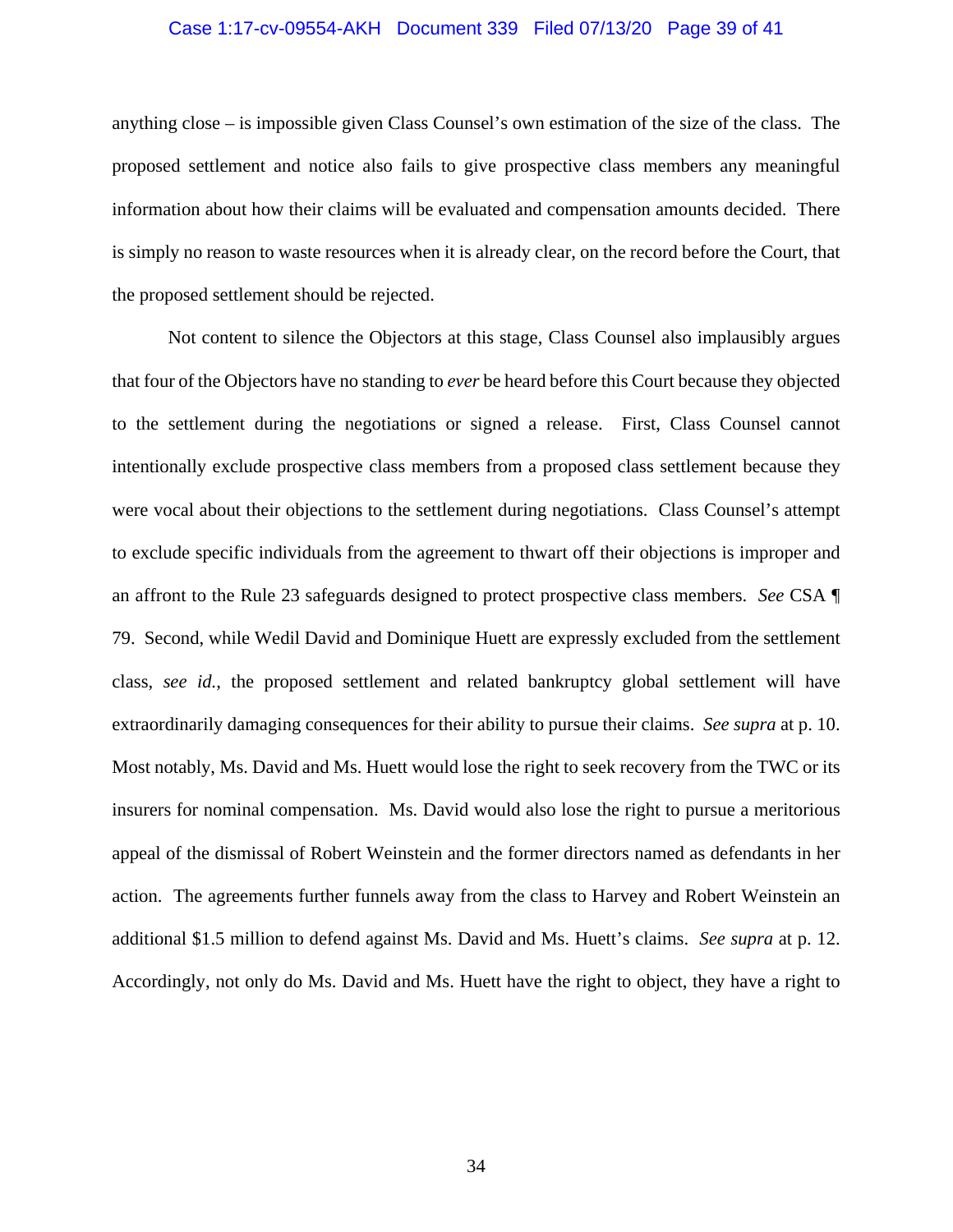## Case 1:17-cv-09554-AKH Document 339 Filed 07/13/20 Page 40 of 41

intervene in this matter under Rule  $24(a)(2)$  because the proposed settlement of this action will "as a practical matter impair or impede" their ability to protect their interests.13

Ms. Chiu and Ms. Perkins likewise have standing to object. Contrary to Class Counsel's assertion, the fact that they signed releases while working with Harvey Weinstein does not exclude them from the definition of the pre-2005 Class. As discussed above, one of the many inequities in the proposed settlement is that it denies compensation to survivors who are within the definition of the respective classes simply because they signed releases, without consideration of the compensation received or the coercion involved in procuring the release, while at the same time *requiring* compensation for those with clearly time-barred claims. Class Counsel cannot plausibly argue that Ms. Chiu and Ms. Perkins cannot object to the settlement because of one of the very provisions that makes the settlement objectionable in the first instance. They are entitled to be heard.

Finally, the Court has an independent duty under Rule 23 to determine whether a class action settlement is "fair, reasonable and adequate" and meets the standards for certification. Rule 23(e). Thus, regardless of the procedural posture, this Court must independently scrutinize the proposed fairness and propriety of the class settlement and should consider all identified deficiencies in conducting that necessary review.

<sup>&</sup>lt;sup>13</sup> While a motion to intervene should not be necessary to raise objections at the preliminary approval stage, Objectors will file a formal motion to intervene if the Court finds such motion is necessary to consider these objections.